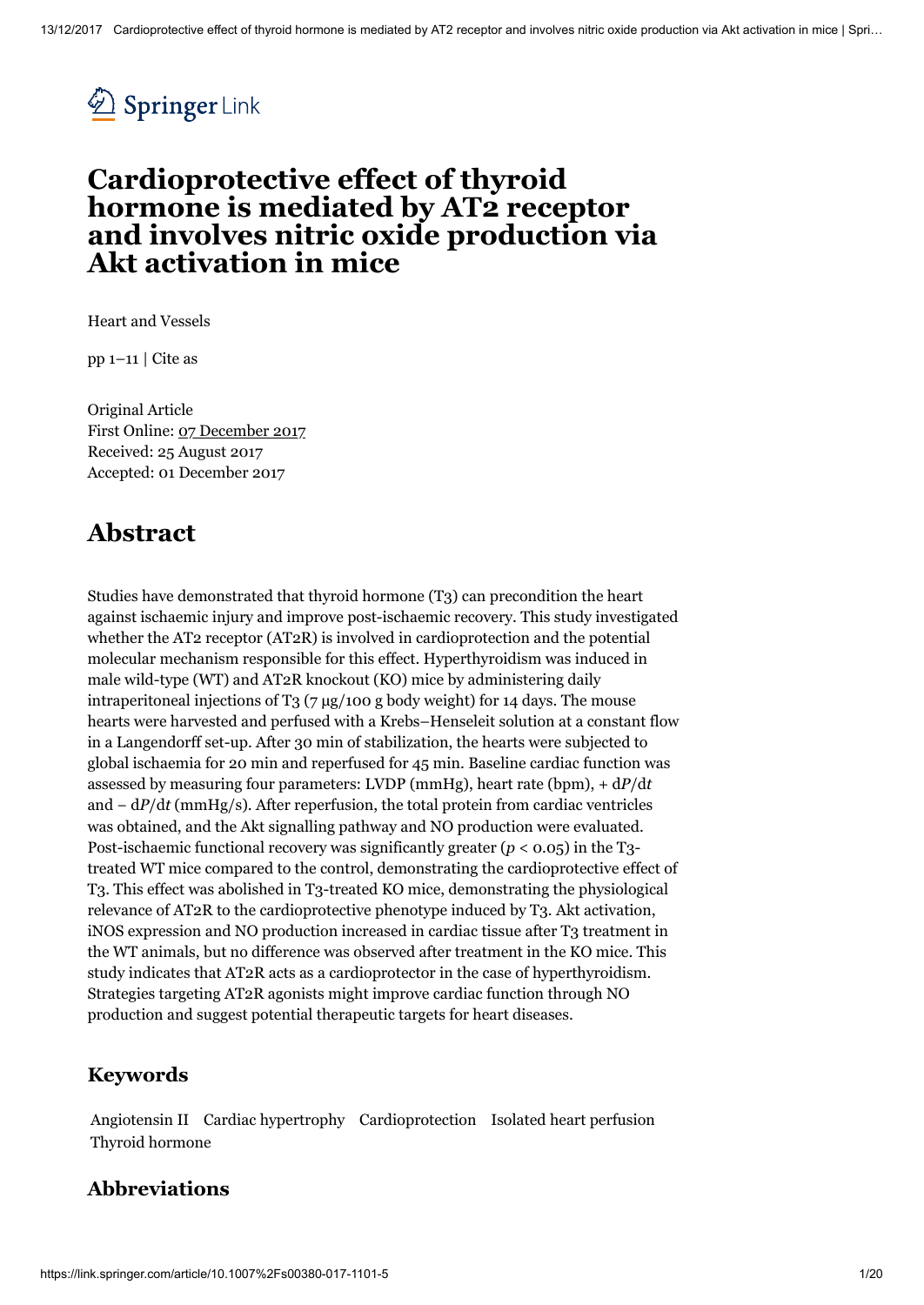#### AMI

Acute myocardial infarction

#### Ang II

Angiotensin II

#### AT1

Angiotensin II type 1 receptor

#### AT2R

Angiotensin II type 2 receptor

#### AT2R-KO

AT2R knockout mice

#### C57BL/6

C57black6

#### + d*P*/d*t*

First derivative of the positive ventricular pressure

#### − d*P*/d*t*

First derivative of the negative ventricular pressure

#### HR

Heart rate

#### I/R

Ischaemia/reperfusion

#### IU

International unit

#### KO

Knockout

KO-C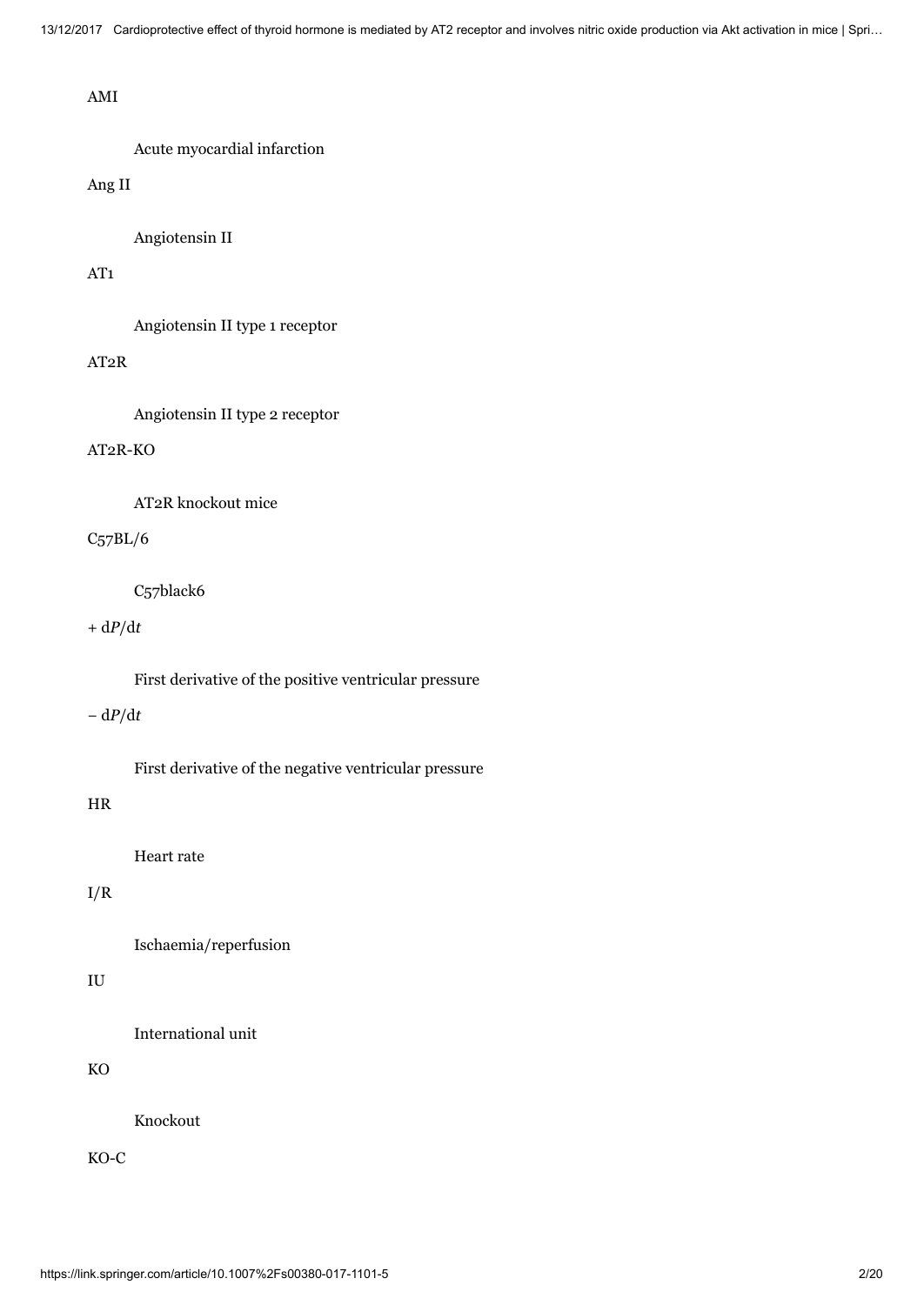#### Control knockout mice

#### KO-T3

T3-treated knockout mice

#### LV

Left ventricle

#### LVDP

Left ventricular developed pressure

#### MI

Myocardial infarction

#### NO

Nitric oxide

#### RAS

Renin–angiotensin system

#### T3

Triiodothyronine

## T4

Thyroxine

### TH

Thyroid hormones

#### **TTBS**

Tween 20 tris-buffered saline

### WT

Wild-type

### WT-C

Wild-type control mice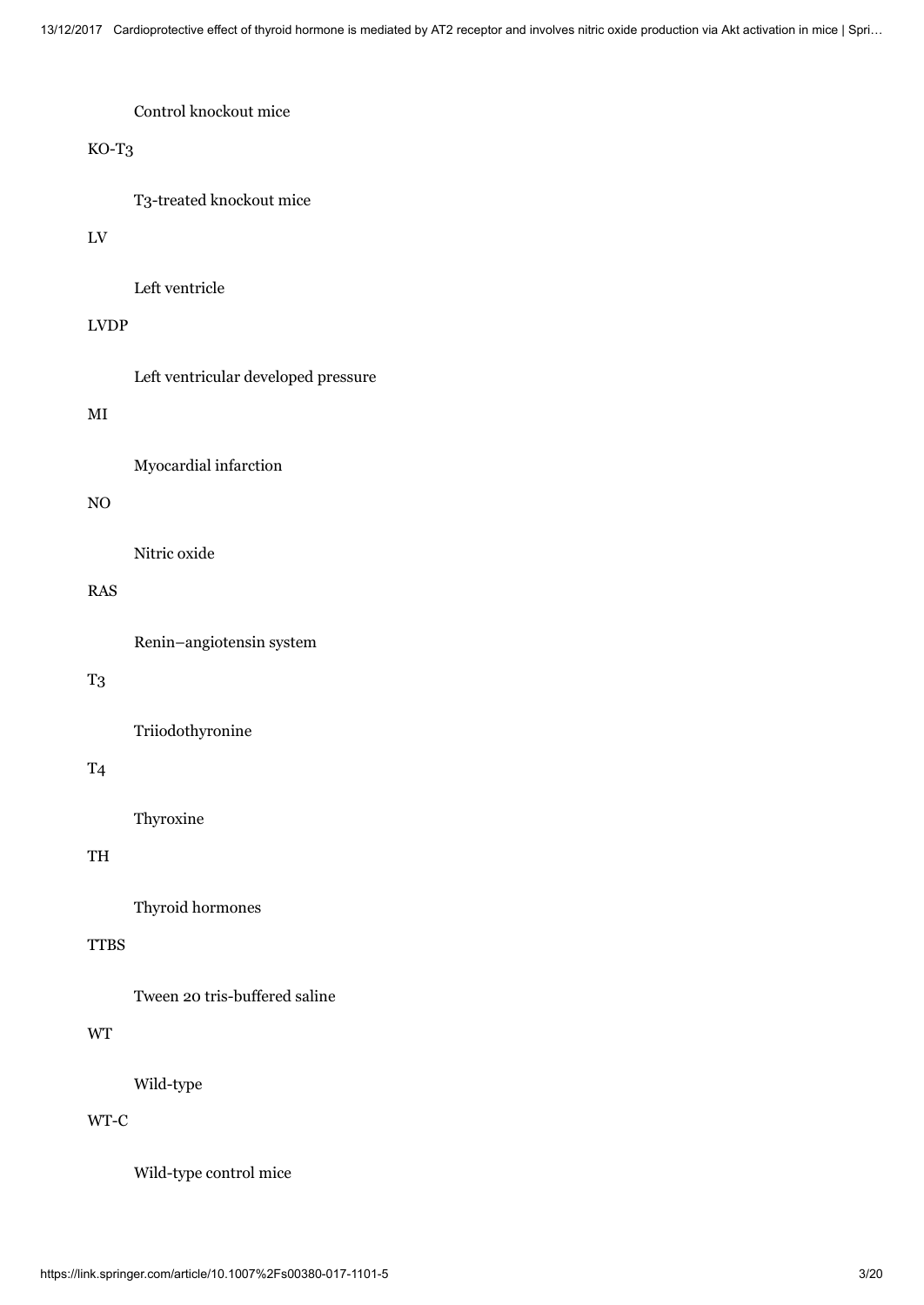WT-T3

WT T3-treated mice

WT-T3

WT T3-treated mice

## **Notes**

## Acknowledgements

We would like to acknowledge funding support from Fundação de Amparo à Pesquisa do Estado de São Paulo (FAPESP #2011/12893-4; #2013/04703-6) and Conselho Nacional de Desenvolvimento Científico e Tecnológico (CNPq #305182/2014-5).

## Compliance with ethical standards

## Conflict of interest

The authors declare that there are no competing or financial interests associated with the manuscript.

## References

- 1. Forini F, Kusmic C, Nicolini G, Mariani L, Zucchi R, Matteucci M, Iervasi G, Pitto L (2014) Triiodothyronine prevents cardiac ischemia/reperfusion mitochondrial impairment and cell loss by regulating miR30a/p53 axis. Endocrinology 155:4581–4590 CrossRef [\(https://doi.org/10.1210/en.2014-1106\)](https://doi.org/10.1210/en.2014-1106) PubMed (http://www.ncbi.nlm.nih.gov/entrez/query.fcgi? [cmd=Retrieve&db=PubMed&dopt=Abstract&list\\_uids=25137026\)](http://www.ncbi.nlm.nih.gov/entrez/query.fcgi?cmd=Retrieve&db=PubMed&dopt=Abstract&list_uids=25137026) Google Scholar (http://scholar.google.com/scholar\_lookup? title=Triiodothyronine%20prevents%20cardiac%20ischemia%2Freperfusion% 20mitochondrial%20impairment%20and%20cell%20loss%20by%20regulating %20miR30a%2Fp53%20axis&author=F.%20Forini&author=C.%20Kusmic&au [thor=G.%20Nicolini&author=L.%20Mariani&author=R.%20Zucchi&author=M](http://scholar.google.com/scholar_lookup?title=Triiodothyronine%20prevents%20cardiac%20ischemia%2Freperfusion%20mitochondrial%20impairment%20and%20cell%20loss%20by%20regulating%20miR30a%2Fp53%20axis&author=F.%20Forini&author=C.%20Kusmic&author=G.%20Nicolini&author=L.%20Mariani&author=R.%20Zucchi&author=M.%20Matteucci&author=G.%20Iervasi&author=L.%20Pitto&journal=Endocrinology&volume=155&pages=4581-4590&publication_year=2014) .%20Matteucci&author=G.%20Iervasi&author=L.%20Pitto&journal=Endocrin ology&volume=155&pages=4581-4590&publication\_year=2014)
- 2. Eltzschig HK, Collard CD (2004) Vascular ischaemia and reperfusion injury. Br Med Bull 70:71–86

CrossRef [\(https://doi.org/10.1093/bmb/ldh025\)](https://doi.org/10.1093/bmb/ldh025) PubMed (http://www.ncbi.nlm.nih.gov/entrez/query.fcgi? [cmd=Retrieve&db=PubMed&dopt=Abstract&list\\_uids=15494470\)](http://www.ncbi.nlm.nih.gov/entrez/query.fcgi?cmd=Retrieve&db=PubMed&dopt=Abstract&list_uids=15494470) Google Scholar (http://scholar.google.com/scholar\_lookup? [title=Vascular%20ischaemia%20and%20reperfusion%20injury&author=HK.%](http://scholar.google.com/scholar_lookup?title=Vascular%20ischaemia%20and%20reperfusion%20injury&author=HK.%20Eltzschig&author=CD.%20Collard&journal=Br%20Med%20Bull&volume=70&pages=71-86&publication_year=2004)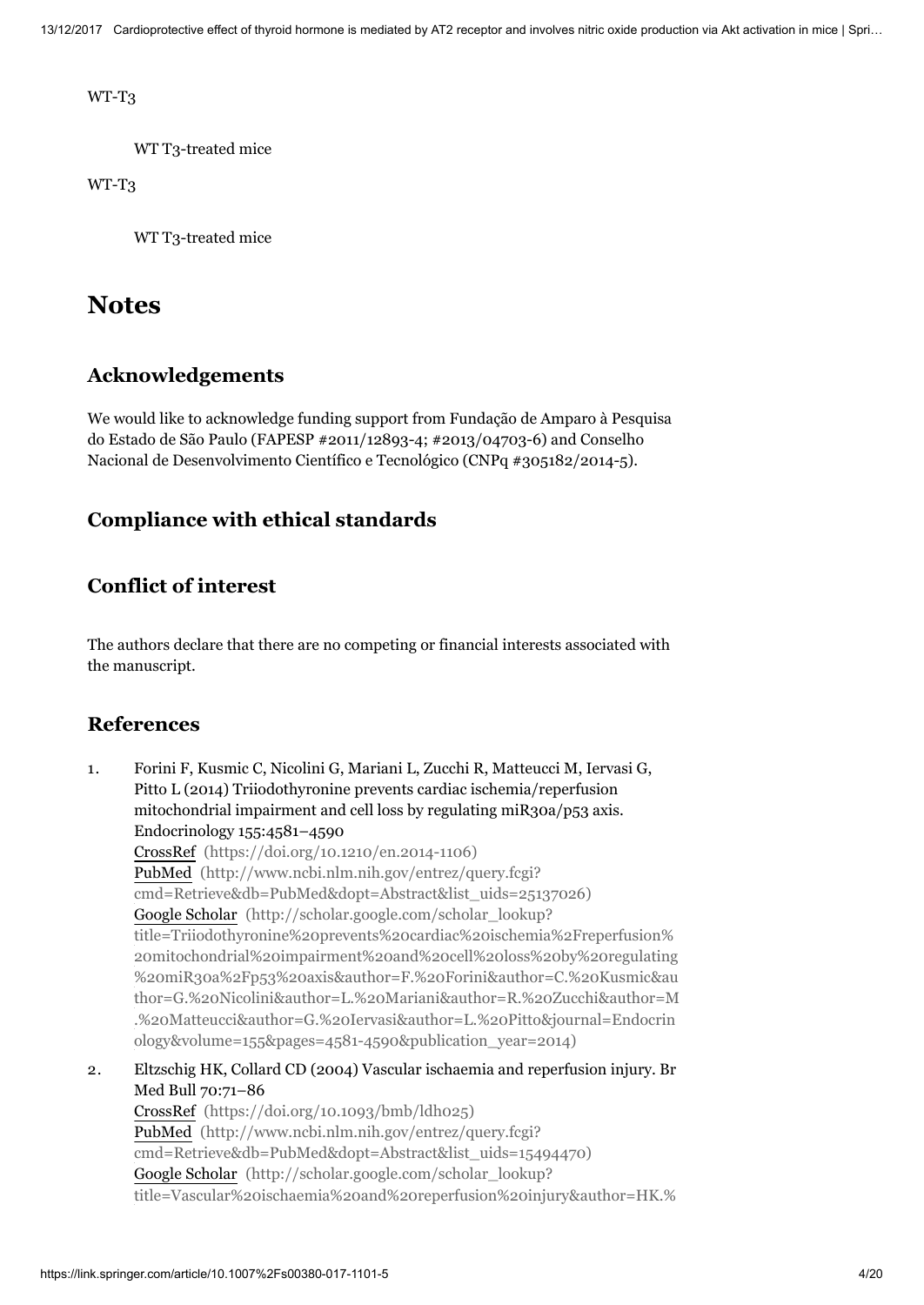[20Eltzschig&author=CD.%20Collard&journal=Br%20Med%20Bull&volume=7](http://scholar.google.com/scholar_lookup?title=Vascular%20ischaemia%20and%20reperfusion%20injury&author=HK.%20Eltzschig&author=CD.%20Collard&journal=Br%20Med%20Bull&volume=70&pages=71-86&publication_year=2004) 0&pages=71-86&publication\_year=2004)

3. Suarez J, Wang H, Scott BT, Ling H, Makino A, Swanson E, Brown JH, Suarez JA, Feinstein S, Diaz-Juarez J, Dillmann WH (2014) In vivo selective expression of thyroid hormone receptor α1 in endothelial cells attenuates myocardial injury in experimental myocardial infarction in mice. Am J Physiol Regul Integr Comp Physiol 307:R340–R346

CrossRef [\(https://doi.org/10.1152/ajpregu.00449.2013\)](https://doi.org/10.1152/ajpregu.00449.2013) PubMedCentral [\(http://www.ncbi.nlm.nih.gov/pmc/articles/PMC4121632\)](http://www.ncbi.nlm.nih.gov/pmc/articles/PMC4121632) PubMed (http://www.ncbi.nlm.nih.gov/entrez/query.fcgi? [cmd=Retrieve&db=PubMed&dopt=Abstract&list\\_uids=24848360\)](http://www.ncbi.nlm.nih.gov/entrez/query.fcgi?cmd=Retrieve&db=PubMed&dopt=Abstract&list_uids=24848360) Google Scholar (http://scholar.google.com/scholar\_lookup? title=In%20vivo%20selective%20expression%20of%20thyroid%20hormone%2 0receptor%20%CE%B11%20in%20endothelial%20cells%20attenuates%20myo cardial%20injury%20in%20experimental%20myocardial%20infarction%20in %20mice&author=J.%20Suarez&author=H.%20Wang&author=BT.%20Scott& author=H.%20Ling&author=A.%20Makino&author=E.%20Swanson&author= JH.%20Brown&author=JA.%20Suarez&author=S.%20Feinstein&author=J.%2 0Diaz-

[Juarez&author=WH.%20Dillmann&journal=Am%20J%20Physiol%20Regul%2](http://scholar.google.com/scholar_lookup?title=In%20vivo%20selective%20expression%20of%20thyroid%20hormone%20receptor%20%CE%B11%20in%20endothelial%20cells%20attenuates%20myocardial%20injury%20in%20experimental%20myocardial%20infarction%20in%20mice&author=J.%20Suarez&author=H.%20Wang&author=BT.%20Scott&author=H.%20Ling&author=A.%20Makino&author=E.%20Swanson&author=JH.%20Brown&author=JA.%20Suarez&author=S.%20Feinstein&author=J.%20Diaz-Juarez&author=WH.%20Dillmann&journal=Am%20J%20Physiol%20Regul%20Integr%20Comp%20Physiol&volume=307&pages=R340-R346&publication_year=2014) 0Integr%20Comp%20Physiol&volume=307&pages=R340- R346&publication\_year=2014)

4. Novitzky D, Matthews N, Shawley D, Cooper DK, Zuhdi N (1991) Triiodothyronine in the recovery of stunned myocardium in dogs. Ann Thorac Surg 51:10–16

CrossRef [\(https://doi.org/10.1016/0003-4975\(91\)90438-V\)](https://doi.org/10.1016/0003-4975(91)90438-V) PubMed (http://www.ncbi.nlm.nih.gov/entrez/query.fcgi? [cmd=Retrieve&db=PubMed&dopt=Abstract&list\\_uids=1985544\)](http://www.ncbi.nlm.nih.gov/entrez/query.fcgi?cmd=Retrieve&db=PubMed&dopt=Abstract&list_uids=1985544) Google Scholar (http://scholar.google.com/scholar\_lookup? title=Triiodothyronine%20in%20the%20recovery%20of%20stunned%20myoc [ardium%20in%20dogs&author=D.%20Novitzky&author=N.%20Matthews&aut](http://scholar.google.com/scholar_lookup?title=Triiodothyronine%20in%20the%20recovery%20of%20stunned%20myocardium%20in%20dogs&author=D.%20Novitzky&author=N.%20Matthews&author=D.%20Shawley&author=DK.%20Cooper&author=N.%20Zuhdi&journal=Ann%20Thorac%20Surg&volume=51&pages=10-16&publication_year=1991) hor=D.%20Shawley&author=DK.%20Cooper&author=N.%20Zuhdi&journal=A nn%20Thorac%20Surg&volume=51&pages=10-16&publication\_year=1991)

5. Pantos C, Mourouzis I, Saranteas T, Clavé G, Ligeret H, Noack-Fraissignes P, Renard PY, Massonneau M, Perimenis P, Spanou D, Kostopanagiotou G, Cokkinos DV (2009) Thyroid hormone improves postischaemic recovery of function while limiting apoptosis: a new therapeutic approach to support hemodynamics in the setting of ischaemia–reperfusion? Basic Res Cardiol 104:69–77

CrossRef [\(https://doi.org/10.1007/s00395-008-0758-4\)](https://doi.org/10.1007/s00395-008-0758-4) PubMed (http://www.ncbi.nlm.nih.gov/entrez/query.fcgi? [cmd=Retrieve&db=PubMed&dopt=Abstract&list\\_uids=19101750\)](http://www.ncbi.nlm.nih.gov/entrez/query.fcgi?cmd=Retrieve&db=PubMed&dopt=Abstract&list_uids=19101750) Google Scholar (http://scholar.google.com/scholar\_lookup? title=Thyroid%20hormone%20improves%20postischaemic%20recovery%20of %20function%20while%20limiting%20apoptosis%3A%20a%20new%20therap eutic%20approach%20to%20support%20hemodynamics%20in%20the%20sett [ing%20of%20ischaemia%E2%80%93reperfusion%3F&author=C.%20Pantos&a](http://scholar.google.com/scholar_lookup?title=Thyroid%20hormone%20improves%20postischaemic%20recovery%20of%20function%20while%20limiting%20apoptosis%3A%20a%20new%20therapeutic%20approach%20to%20support%20hemodynamics%20in%20the%20setting%20of%20ischaemia%E2%80%93reperfusion%3F&author=C.%20Pantos&author=I.%20Mourouzis&author=T.%20Saranteas&author=G.%20Clav%C3%A9&author=H.%20Ligeret&author=P.%20Noack-Fraissignes&author=PY.%20Renard&author=M.%20Massonneau&author=P.%20Perimenis&author=D.%20Spanou&author=G.%20Kostopanagiotou&author=DV.%20Cokkinos&journal=Basic%20Res%20Cardiol&volume=104&pages=69-77&publication_year=2009) uthor=I.%20Mourouzis&author=T.%20Saranteas&author=G.%20Clav%C3%A 9&author=H.%20Ligeret&author=P.%20Noack-

Fraissignes&author=PY.%20Renard&author=M.%20Massonneau&author=P.% 20Perimenis&author=D.%20Spanou&author=G.%20Kostopanagiotou&author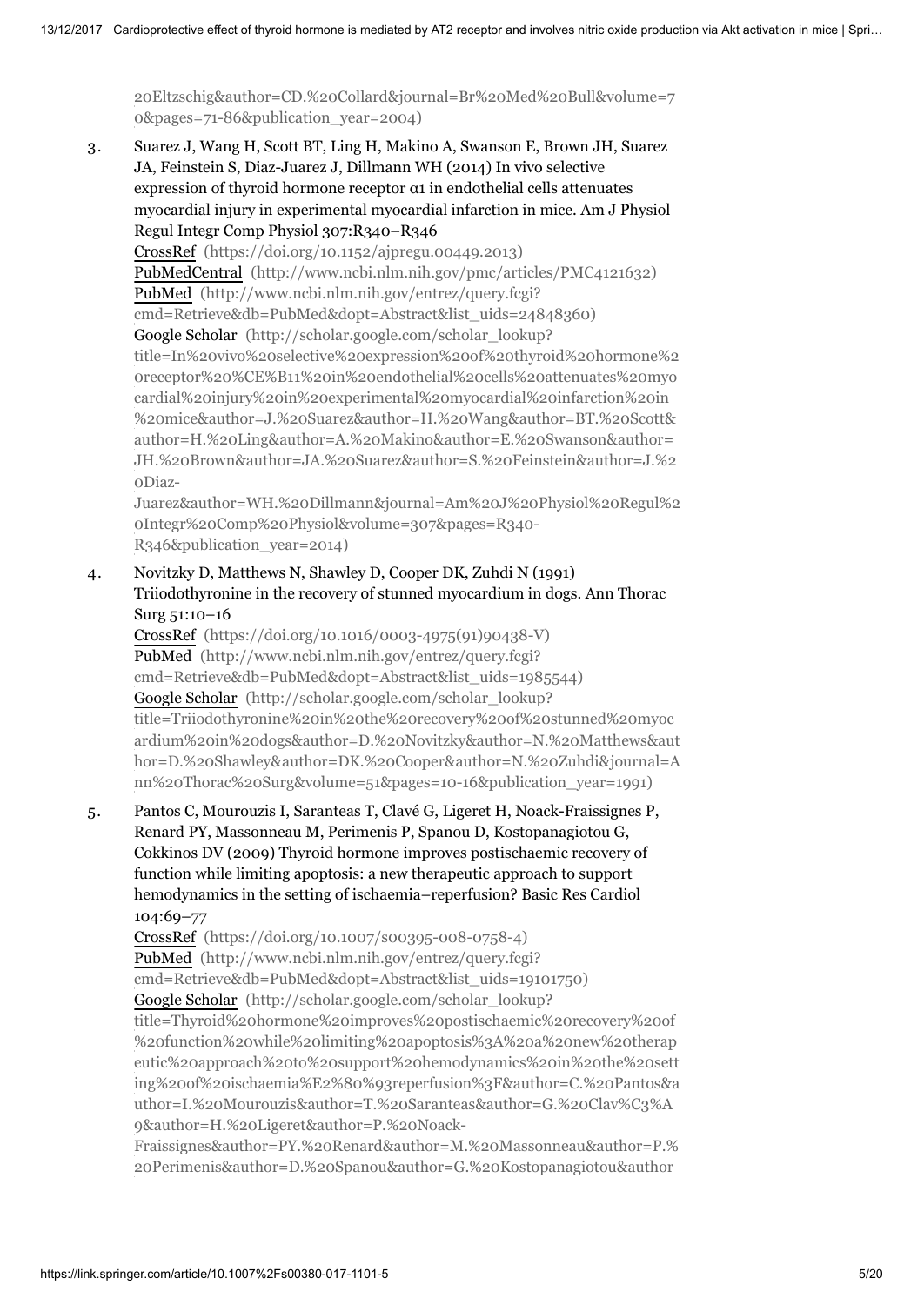[=DV.%20Cokkinos&journal=Basic%20Res%20Cardiol&volume=104&pages=6](http://scholar.google.com/scholar_lookup?title=Thyroid%20hormone%20improves%20postischaemic%20recovery%20of%20function%20while%20limiting%20apoptosis%3A%20a%20new%20therapeutic%20approach%20to%20support%20hemodynamics%20in%20the%20setting%20of%20ischaemia%E2%80%93reperfusion%3F&author=C.%20Pantos&author=I.%20Mourouzis&author=T.%20Saranteas&author=G.%20Clav%C3%A9&author=H.%20Ligeret&author=P.%20Noack-Fraissignes&author=PY.%20Renard&author=M.%20Massonneau&author=P.%20Perimenis&author=D.%20Spanou&author=G.%20Kostopanagiotou&author=DV.%20Cokkinos&journal=Basic%20Res%20Cardiol&volume=104&pages=69-77&publication_year=2009) 9-77&publication\_year=2009)

6. Tavares FM, da Silva IB, Gomes DA, Barreto-Chaves ML (2013) Angiotensin II type 2 receptor (AT2R) is associated with increased tolerance of the hyperthyroid heart to ischemia–reperfusion. Cardiovasc Drugs Ther 27:393– 402

CrossRef [\(https://doi.org/10.1007/s10557-013-6473-x\)](https://doi.org/10.1007/s10557-013-6473-x) PubMed (http://www.ncbi.nlm.nih.gov/entrez/query.fcgi? [cmd=Retrieve&db=PubMed&dopt=Abstract&list\\_uids=23807455\)](http://www.ncbi.nlm.nih.gov/entrez/query.fcgi?cmd=Retrieve&db=PubMed&dopt=Abstract&list_uids=23807455) Google Scholar (http://scholar.google.com/scholar\_lookup? [title=Angiotensin%20II%20type%202%20receptor%20%28AT2R%29%20is%2](http://scholar.google.com/scholar_lookup?title=Angiotensin%20II%20type%202%20receptor%20%28AT2R%29%20is%20associated%20with%20increased%20tolerance%20of%20the%20hyperthyroid%20heart%20to%20ischemia%E2%80%93reperfusion&author=FM.%20Tavares&author=IB.%20Silva&author=DA.%20Gomes&author=ML.%20Barreto-Chaves&journal=Cardiovasc%20Drugs%20Ther&volume=27&pages=393-402&publication_year=2013) 0associated%20with%20increased%20tolerance%20of%20the%20hyperthyroi d%20heart%20to%20ischemia%E2%80%93reperfusion&author=FM.%20Tava res&author=IB.%20Silva&author=DA.%20Gomes&author=ML.%20Barreto-Chaves&journal=Cardiovasc%20Drugs%20Ther&volume=27&pages=393- 402&publication\_year=2013)

7. Pantos C, Paizis I, Mourouzis I, Moraitis P, Tzeis S, Karamanoli E, Mourouzis C, Karageorgiou H, Cokkinos DV (2005) Blockade of angiotensin II type 1 receptor diminishes cardiac hypertrophy, but does not abolish thyroxin-induced preconditioning. Horm Metab Res 37:500–504

CrossRef [\(https://doi.org/10.1055/s-2005-870317\)](https://doi.org/10.1055/s-2005-870317)

PubMed (http://www.ncbi.nlm.nih.gov/entrez/query.fcgi? [cmd=Retrieve&db=PubMed&dopt=Abstract&list\\_uids=16138263\)](http://www.ncbi.nlm.nih.gov/entrez/query.fcgi?cmd=Retrieve&db=PubMed&dopt=Abstract&list_uids=16138263)

Google Scholar (http://scholar.google.com/scholar\_lookup?

[title=Blockade%20of%20angiotensin%20II%20type%201%20receptor%20dimi](http://scholar.google.com/scholar_lookup?title=Blockade%20of%20angiotensin%20II%20type%201%20receptor%20diminishes%20cardiac%20hypertrophy%2C%20but%20does%20not%20abolish%20thyroxin-induced%20preconditioning&author=C.%20Pantos&author=I.%20Paizis&author=I.%20Mourouzis&author=P.%20Moraitis&author=S.%20Tzeis&author=E.%20Karamanoli&author=C.%20Mourouzis&author=H.%20Karageorgiou&author=DV.%20Cokkinos&journal=Horm%20Metab%20Res&volume=37&pages=500-504&publication_year=2005) nishes%20cardiac%20hypertrophy%2C%20but%20does%20not%20abolish%2 0thyroxin-

induced%20preconditioning&author=C.%20Pantos&author=I.%20Paizis&auth or=I.%20Mourouzis&author=P.%20Moraitis&author=S.%20Tzeis&author=E. %20Karamanoli&author=C.%20Mourouzis&author=H.%20Karageorgiou&auth or=DV.%20Cokkinos&journal=Horm%20Metab%20Res&volume=37&pages=5 00-504&publication\_year=2005)

#### 8. Kahaly GJ, Dillmann WH (2005) Thyroid hormone action in the heart. Endocr Rev 26:704–728

CrossRef [\(https://doi.org/10.1210/er.2003-0033\)](https://doi.org/10.1210/er.2003-0033) PubMed (http://www.ncbi.nlm.nih.gov/entrez/query.fcgi? [cmd=Retrieve&db=PubMed&dopt=Abstract&list\\_uids=15632316\)](http://www.ncbi.nlm.nih.gov/entrez/query.fcgi?cmd=Retrieve&db=PubMed&dopt=Abstract&list_uids=15632316) Google Scholar (http://scholar.google.com/scholar\_lookup? title=Thyroid%20hormone%20action%20in%20the%20heart&author=GJ.%20 [Kahaly&author=WH.%20Dillmann&journal=Endocr%20Rev&volume=26&pag](http://scholar.google.com/scholar_lookup?title=Thyroid%20hormone%20action%20in%20the%20heart&author=GJ.%20Kahaly&author=WH.%20Dillmann&journal=Endocr%20Rev&volume=26&pages=704-728&publication_year=2005) es=704-728&publication\_year=2005)

9. Klein I, Ojamaa K (2001) Thyroid hormone and the cardiovascular system. N Engl J Med 344:501–509

CrossRef [\(https://doi.org/10.1056/NEJM200102153440707\)](https://doi.org/10.1056/NEJM200102153440707) PubMed (http://www.ncbi.nlm.nih.gov/entrez/query.fcgi? [cmd=Retrieve&db=PubMed&dopt=Abstract&list\\_uids=11172193\)](http://www.ncbi.nlm.nih.gov/entrez/query.fcgi?cmd=Retrieve&db=PubMed&dopt=Abstract&list_uids=11172193) Google Scholar (http://scholar.google.com/scholar\_lookup? [title=Thyroid%20hormone%20and%20the%20cardiovascular%20system&auth](http://scholar.google.com/scholar_lookup?title=Thyroid%20hormone%20and%20the%20cardiovascular%20system&author=I.%20Klein&author=K.%20Ojamaa&journal=N%20Engl%20J%20Med&volume=344&pages=501-509&publication_year=2001) or=I.%20Klein&author=K.%20Ojamaa&journal=N%20Engl%20J%20Med&vol ume=344&pages=501-509&publication\_year=2001)

10. Barreto-Chaves ML, Carrillo-Sepúlveda MA, Carneiro-Ramos MS, Gomes DA, Diniz GP (2010) The crosstalk between thyroid hormones and the renin–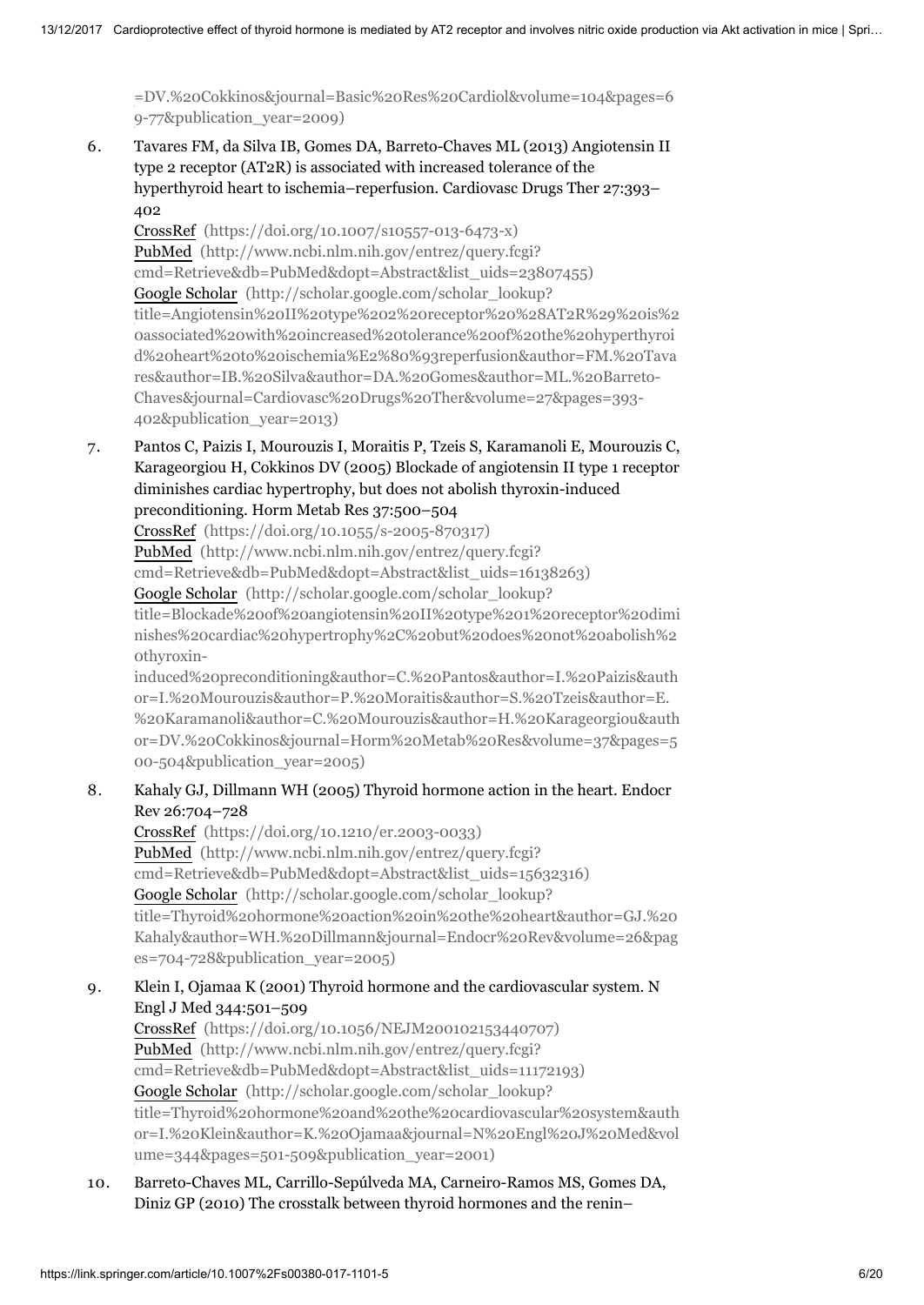angiotensin system. Vascul Pharmacol 52:166–170 CrossRef [\(https://doi.org/10.1016/j.vph.2009.10.009\)](https://doi.org/10.1016/j.vph.2009.10.009) PubMed (http://www.ncbi.nlm.nih.gov/entrez/query.fcgi? [cmd=Retrieve&db=PubMed&dopt=Abstract&list\\_uids=19857605\)](http://www.ncbi.nlm.nih.gov/entrez/query.fcgi?cmd=Retrieve&db=PubMed&dopt=Abstract&list_uids=19857605) Google Scholar (http://scholar.google.com/scholar\_lookup? [title=The%20crosstalk%20between%20thyroid%20hormones%20and%20the%](http://scholar.google.com/scholar_lookup?title=The%20crosstalk%20between%20thyroid%20hormones%20and%20the%20renin%E2%80%93angiotensin%20system&author=ML.%20Barreto-Chaves&author=MA.%20Carrillo-Sep%C3%BAlveda&author=MS.%20Carneiro-Ramos&author=DA.%20Gomes&author=GP.%20Diniz&journal=Vascul%20Pharmacol&volume=52&pages=166-170&publication_year=2010) 20renin%E2%80%93angiotensin%20system&author=ML.%20Barreto-Chaves&author=MA.%20Carrillo-Sep%C3%BAlveda&author=MS.%20Carneiro-Ramos&author=DA.%20Gomes&author=GP.%20Diniz&journal=Vascul%20Ph armacol&volume=52&pages=166-170&publication\_year=2010)

11. Carrillo-Sepúlveda MA, Ceravolo GS, Furstenau CR, Monteiro PS, Bruno-Fortes Z, Carvalho MH, Laurindo FR, Tostes RC, Webb RC, Barreto-Chaves ML (2013) Emerging role of angiotensin type 2 receptor (AT2R)/Akt/NO pathway in vascular smooth muscle cell in the hyperthyroidism. PLoS One 8:e61982 CrossRef [\(https://doi.org/10.1371/journal.pone.0061982\)](https://doi.org/10.1371/journal.pone.0061982) PubMedCentral [\(http://www.ncbi.nlm.nih.gov/pmc/articles/PMC3634851\)](http://www.ncbi.nlm.nih.gov/pmc/articles/PMC3634851) PubMed (http://www.ncbi.nlm.nih.gov/entrez/query.fcgi? [cmd=Retrieve&db=PubMed&dopt=Abstract&list\\_uids=23637941\)](http://www.ncbi.nlm.nih.gov/entrez/query.fcgi?cmd=Retrieve&db=PubMed&dopt=Abstract&list_uids=23637941) Google Scholar (http://scholar.google.com/scholar\_lookup? title=Emerging%20role%20of%20angiotensin%20type%202%20receptor%20 [%28AT2R%29%2FAkt%2FNO%20pathway%20in%20vascular%20smooth%20](http://scholar.google.com/scholar_lookup?title=Emerging%20role%20of%20angiotensin%20type%202%20receptor%20%28AT2R%29%2FAkt%2FNO%20pathway%20in%20vascular%20smooth%20muscle%20cell%20in%20the%20hyperthyroidism&author=MA.%20Carrillo-Sep%C3%BAlveda&author=GS.%20Ceravolo&author=CR.%20Furstenau&author=PS.%20Monteiro&author=Z.%20Bruno-Fortes&author=MH.%20Carvalho&author=FR.%20Laurindo&author=RC.%20Tostes&author=RC.%20Webb&author=ML.%20Barreto-Chaves&journal=PLoS%20One&volume=8&pages=e61982&publication_year=2013) muscle%20cell%20in%20the%20hyperthyroidism&author=MA.%20Carrillo-Sep%C3%BAlveda&author=GS.%20Ceravolo&author=CR.%20Furstenau&auth or=PS.%20Monteiro&author=Z.%20Bruno-Fortes&author=MH.%20Carvalho&author=FR.%20Laurindo&author=RC.%20 Tostes&author=RC.%20Webb&author=ML.%20Barreto-Chaves&journal=PLoS%20One&volume=8&pages=e61982&publication\_year= 2013)

12. Sumners C, de Kloet AD, Krause EG, Unger T, Steckelings UM (2015) Angiotensin type 2 receptors: blood pressure regulation and end organ damage. Curr Opin Pharmacol 21:115–121

CrossRef [\(https://doi.org/10.1016/j.coph.2015.01.004\)](https://doi.org/10.1016/j.coph.2015.01.004) PubMedCentral [\(http://www.ncbi.nlm.nih.gov/pmc/articles/PMC4380821\)](http://www.ncbi.nlm.nih.gov/pmc/articles/PMC4380821) PubMed (http://www.ncbi.nlm.nih.gov/entrez/query.fcgi? [cmd=Retrieve&db=PubMed&dopt=Abstract&list\\_uids=25677800\)](http://www.ncbi.nlm.nih.gov/entrez/query.fcgi?cmd=Retrieve&db=PubMed&dopt=Abstract&list_uids=25677800) Google Scholar (http://scholar.google.com/scholar\_lookup? title=Angiotensin%20type%202%20receptors%3A%20blood%20pressure%20r [egulation%20and%20end%20organ%20damage&author=C.%20Sumners&auth](http://scholar.google.com/scholar_lookup?title=Angiotensin%20type%202%20receptors%3A%20blood%20pressure%20regulation%20and%20end%20organ%20damage&author=C.%20Sumners&author=AD.%20Kloet&author=EG.%20Krause&author=T.%20Unger&author=UM.%20Steckelings&journal=Curr%20Opin%20Pharmacol&volume=21&pages=115-121&publication_year=2015) or=AD.%20Kloet&author=EG.%20Krause&author=T.%20Unger&author=UM. %20Steckelings&journal=Curr%20Opin%20Pharmacol&volume=21&pages=11 5-121&publication\_year=2015)

13. Hisatake S, Kiuchi S, Kabuki T, Oka T, Dobashi S, Ikeda T (2017) Serum angiotensin-converting enzyme 2 concentration and angiotensin- $(1-7)$ concentration in patients with acute heart failure patients requiring emergency hospitalization. Heart Vessels 32:303–308 CrossRef [\(https://doi.org/10.1007/s00380-016-0877-z\)](https://doi.org/10.1007/s00380-016-0877-z) PubMed (http://www.ncbi.nlm.nih.gov/entrez/query.fcgi? [cmd=Retrieve&db=PubMed&dopt=Abstract&list\\_uids=27421979\)](http://www.ncbi.nlm.nih.gov/entrez/query.fcgi?cmd=Retrieve&db=PubMed&dopt=Abstract&list_uids=27421979) Google Scholar (http://scholar.google.com/scholar\_lookup? title=Serum%20angiotensin[converting%20enzyme%202%20concentration%20and%20angiotensin-](http://scholar.google.com/scholar_lookup?title=Serum%20angiotensin-converting%20enzyme%202%20concentration%20and%20angiotensin-%281%E2%80%937%29%20concentration%20in%20patients%20with%20acute%20heart%20failure%20patients%20requiring%20emergency%20hospitalization&author=S.%20Hisatake&author=S.%20Kiuchi&author=T.%20Kabuki&author=T.%20Oka&author=S.%20Dobashi&author=T.%20Ikeda&journal=Heart%20Vessels&volume=32&pages=303-308&publication_year=2017)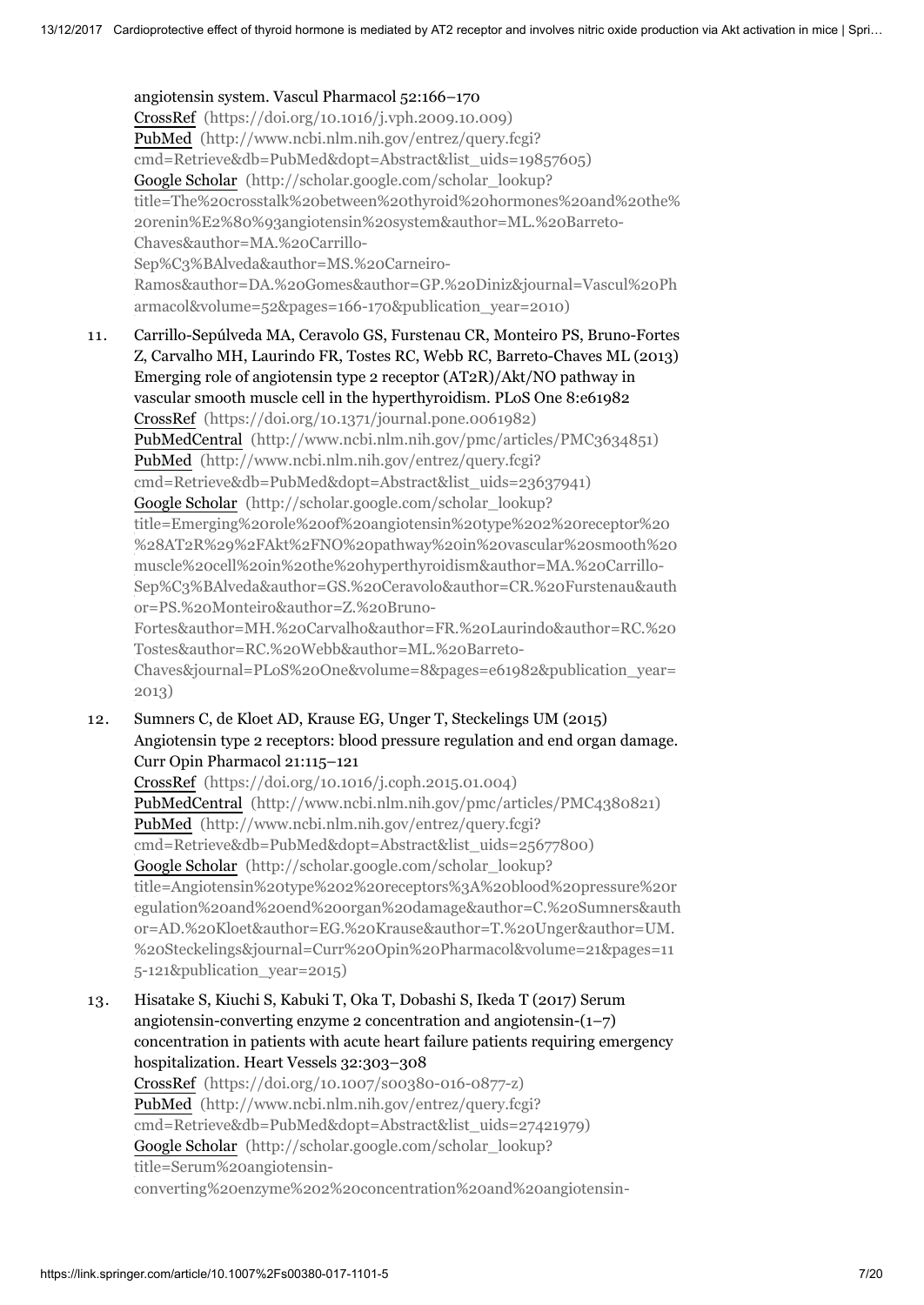%281%E2%80%937%29%20concentration%20in%20patients%20with%20acut [e%20heart%20failure%20patients%20requiring%20emergency%20hospitalizat](http://scholar.google.com/scholar_lookup?title=Serum%20angiotensin-converting%20enzyme%202%20concentration%20and%20angiotensin-%281%E2%80%937%29%20concentration%20in%20patients%20with%20acute%20heart%20failure%20patients%20requiring%20emergency%20hospitalization&author=S.%20Hisatake&author=S.%20Kiuchi&author=T.%20Kabuki&author=T.%20Oka&author=S.%20Dobashi&author=T.%20Ikeda&journal=Heart%20Vessels&volume=32&pages=303-308&publication_year=2017) ion&author=S.%20Hisatake&author=S.%20Kiuchi&author=T.%20Kabuki&aut hor=T.%20Oka&author=S.%20Dobashi&author=T.%20Ikeda&journal=Heart% 20Vessels&volume=32&pages=303-308&publication\_year=2017)

14. Ichihara S, Senbonmatsu T, Price E Jr, Ichiki T, Gaffney FA, Inagami T (2001) Angiotensin II type 2 receptor is essential for left ventricular hypertrophy and cardiac fibrosis in chronic angiotensin II-induced hypertension. Circulation 104:346–351

CrossRef [\(https://doi.org/10.1161/01.CIR.104.3.346\)](https://doi.org/10.1161/01.CIR.104.3.346) PubMed (http://www.ncbi.nlm.nih.gov/entrez/query.fcgi? [cmd=Retrieve&db=PubMed&dopt=Abstract&list\\_uids=11457756\)](http://www.ncbi.nlm.nih.gov/entrez/query.fcgi?cmd=Retrieve&db=PubMed&dopt=Abstract&list_uids=11457756) Google Scholar (http://scholar.google.com/scholar\_lookup? title=Angiotensin%20II%20type%202%20receptor%20is%20essential%20for% [20left%20ventricular%20hypertrophy%20and%20cardiac%20fibrosis%20in%2](http://scholar.google.com/scholar_lookup?title=Angiotensin%20II%20type%202%20receptor%20is%20essential%20for%20left%20ventricular%20hypertrophy%20and%20cardiac%20fibrosis%20in%20chronic%20angiotensin%20II-induced%20hypertension&author=S.%20Ichihara&author=T.%20Senbonmatsu&author=E.%20Price&author=T.%20Ichiki&author=FA.%20Gaffney&author=T.%20Inagami&journal=Circulation&volume=104&pages=346-351&publication_year=2001) 0chronic%20angiotensin%20IIinduced%20hypertension&author=S.%20Ichihara&author=T.%20Senbonmats u&author=E.%20Price&author=T.%20Ichiki&author=FA.%20Gaffney&author =T.%20Inagami&journal=Circulation&volume=104&pages=346-

351&publication\_year=2001)

15. Senbonmatsu T, Saito T, Landon EJ, Watanabe O, Price E Jr, Roberts RL, Imboden H, Fitzgerald TG, Gaffney FA, Inagami T (2003) A novel angiotensin II type 2 receptor signaling pathway: possible role in cardiac hypertrophy. EMBO J 22:6471–6482

CrossRef [\(https://doi.org/10.1093/emboj/cdg637\)](https://doi.org/10.1093/emboj/cdg637) PubMedCentral [\(http://www.ncbi.nlm.nih.gov/pmc/articles/PMC291832\)](http://www.ncbi.nlm.nih.gov/pmc/articles/PMC291832) PubMed (http://www.ncbi.nlm.nih.gov/entrez/query.fcgi? [cmd=Retrieve&db=PubMed&dopt=Abstract&list\\_uids=14657020\)](http://www.ncbi.nlm.nih.gov/entrez/query.fcgi?cmd=Retrieve&db=PubMed&dopt=Abstract&list_uids=14657020) Google Scholar (http://scholar.google.com/scholar\_lookup? title=A%20novel%20angiotensin%20II%20type%202%20receptor%20signalin [g%20pathway%3A%20possible%20role%20in%20cardiac%20hypertrophy&aut](http://scholar.google.com/scholar_lookup?title=A%20novel%20angiotensin%20II%20type%202%20receptor%20signaling%20pathway%3A%20possible%20role%20in%20cardiac%20hypertrophy&author=T.%20Senbonmatsu&author=T.%20Saito&author=EJ.%20Landon&author=O.%20Watanabe&author=E.%20Price&author=RL.%20Roberts&author=H.%20Imboden&author=TG.%20Fitzgerald&author=FA.%20Gaffney&author=T.%20Inagami&journal=EMBO%20J&volume=22&pages=6471-6482&publication_year=2003) hor=T.%20Senbonmatsu&author=T.%20Saito&author=EJ.%20Landon&autho r=O.%20Watanabe&author=E.%20Price&author=RL.%20Roberts&author=H. %20Imboden&author=TG.%20Fitzgerald&author=FA.%20Gaffney&author=T. %20Inagami&journal=EMBO%20J&volume=22&pages=6471- 6482&publication\_year=2003)

16. Porrello ER, D'Amore A, Curl CL, Allen AM, Harrap SB, Thomas WG, Delbridge LM (2009) Angiotensin II type 2 receptor antagonizes angiotensin II type 1 receptor-mediated cardiomyocyte autophagy. Hypertension 53:1032–1040 CrossRef [\(https://doi.org/10.1161/HYPERTENSIONAHA.108.128488\)](https://doi.org/10.1161/HYPERTENSIONAHA.108.128488) PubMed (http://www.ncbi.nlm.nih.gov/entrez/query.fcgi? [cmd=Retrieve&db=PubMed&dopt=Abstract&list\\_uids=19433781\)](http://www.ncbi.nlm.nih.gov/entrez/query.fcgi?cmd=Retrieve&db=PubMed&dopt=Abstract&list_uids=19433781) Google Scholar (http://scholar.google.com/scholar\_lookup? title=Angiotensin%20II%20type%202%20receptor%20antagonizes%20angiote nsin%20II%20type%201%20receptormediated%20cardiomyocyte%20autophagy&author=ER.%20Porrello&author= A.%20D%E2%80%99Amore&author=CL.%20Curl&author=AM.%20Allen&aut [hor=SB.%20Harrap&author=WG.%20Thomas&author=LM.%20Delbridge&jou](http://scholar.google.com/scholar_lookup?title=Angiotensin%20II%20type%202%20receptor%20antagonizes%20angiotensin%20II%20type%201%20receptor-mediated%20cardiomyocyte%20autophagy&author=ER.%20Porrello&author=A.%20D%E2%80%99Amore&author=CL.%20Curl&author=AM.%20Allen&author=SB.%20Harrap&author=WG.%20Thomas&author=LM.%20Delbridge&journal=Hypertension&volume=53&pages=1032-1040&publication_year=2009)

rnal=Hypertension&volume=53&pages=1032-1040&publication\_year=2009)

17. Chiu AT, Duncia JV, McCall DE, Wong PC, Price WA Jr, Thoolen MJ, Carini DJ, Johnson AL, Timmermans PB (1989) Nonpeptide angiotensin II receptor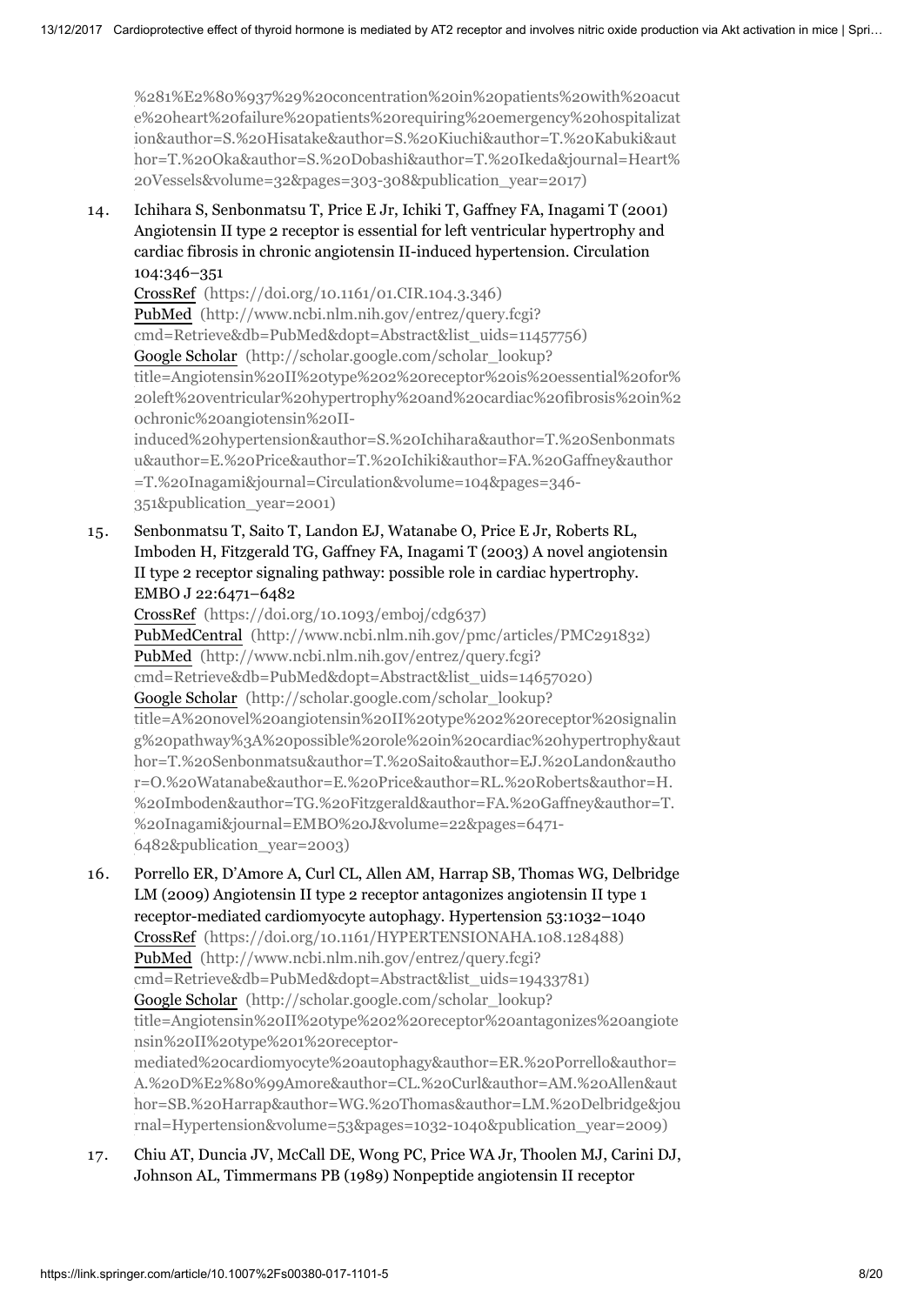#### antagonists. III. Structure–function studies. J Pharmacol Exp Ther 250:867– 874

PubMed (http://www.ncbi.nlm.nih.gov/entrez/query.fcgi? [cmd=Retrieve&db=PubMed&dopt=Abstract&list\\_uids=2778716\)](http://www.ncbi.nlm.nih.gov/entrez/query.fcgi?cmd=Retrieve&db=PubMed&dopt=Abstract&list_uids=2778716) Google Scholar (http://scholar.google.com/scholar\_lookup? title=Nonpeptide%20angiotensin%20II%20receptor%20antagonists.%20III.% 20Structure%E2%80%93function%20studies&author=AT.%20Chiu&author=J [V.%20Duncia&author=DE.%20McCall&author=PC.%20Wong&author=WA.%2](http://scholar.google.com/scholar_lookup?title=Nonpeptide%20angiotensin%20II%20receptor%20antagonists.%20III.%20Structure%E2%80%93function%20studies&author=AT.%20Chiu&author=JV.%20Duncia&author=DE.%20McCall&author=PC.%20Wong&author=WA.%20Price&author=MJ.%20Thoolen&author=DJ.%20Carini&author=AL.%20Johnson&author=PB.%20Timmermans&journal=J%20Pharmacol%20Exp%20Ther&volume=250&pages=867-874&publication_year=1989) 0Price&author=MJ.%20Thoolen&author=DJ.%20Carini&author=AL.%20John son&author=PB.%20Timmermans&journal=J%20Pharmacol%20Exp%20Ther &volume=250&pages=867-874&publication\_year=1989)

18. Oishi Y, Ozono R, Yano Y, Teranishi Y, Akishita M, Horiuchi M, Oshima T, Kambe M (2003) Cardioprotective role of AT2 receptor in postinfarction left ventricular remodeling. Hypertension 41:814–818 CrossRef [\(https://doi.org/10.1161/01.HYP.0000048340.53100.43\)](https://doi.org/10.1161/01.HYP.0000048340.53100.43) PubMed (http://www.ncbi.nlm.nih.gov/entrez/query.fcgi? [cmd=Retrieve&db=PubMed&dopt=Abstract&list\\_uids=12624001\)](http://www.ncbi.nlm.nih.gov/entrez/query.fcgi?cmd=Retrieve&db=PubMed&dopt=Abstract&list_uids=12624001) Google Scholar (http://scholar.google.com/scholar\_lookup? title=Cardioprotective%20role%20of%20AT2%20receptor%20in%20postinfarc [tion%20left%20ventricular%20remodeling&author=Y.%20Oishi&author=R.%2](http://scholar.google.com/scholar_lookup?title=Cardioprotective%20role%20of%20AT2%20receptor%20in%20postinfarction%20left%20ventricular%20remodeling&author=Y.%20Oishi&author=R.%20Ozono&author=Y.%20Yano&author=Y.%20Teranishi&author=M.%20Akishita&author=M.%20Horiuchi&author=T.%20Oshima&author=M.%20Kambe&journal=Hypertension&volume=41&pages=814-818&publication_year=2003) 0Ozono&author=Y.%20Yano&author=Y.%20Teranishi&author=M.%20Akishit a&author=M.%20Horiuchi&author=T.%20Oshima&author=M.%20Kambe&jo

19. Adachi Y, Saito Y, Kishimoto I, Harada M, Kuwahara K, Takahashi N, Kawakami R, Nakanishi M, Nakagawa Y, Tanimoto K, Saitoh Y, Yasuno S, Usami S, Iwai M, Horiuchi M, Nakao K (2003) Angiotensin II type 2 receptor deficiency exacerbates heart failure and reduces survival after acute myocardial infarction in mice. Circulation 107:2406–2408

urnal=Hypertension&volume=41&pages=814-818&publication\_year=2003)

CrossRef [\(https://doi.org/10.1161/01.CIR.0000072763.98069.B4\)](https://doi.org/10.1161/01.CIR.0000072763.98069.B4) PubMed (http://www.ncbi.nlm.nih.gov/entrez/query.fcgi? [cmd=Retrieve&db=PubMed&dopt=Abstract&list\\_uids=12732609\)](http://www.ncbi.nlm.nih.gov/entrez/query.fcgi?cmd=Retrieve&db=PubMed&dopt=Abstract&list_uids=12732609) Google Scholar (http://scholar.google.com/scholar\_lookup? title=Angiotensin%20II%20type%202%20receptor%20deficiency%20exacerba tes%20heart%20failure%20and%20reduces%20survival%20after%20acute%2 [0myocardial%20infarction%20in%20mice&author=Y.%20Adachi&author=Y.%](http://scholar.google.com/scholar_lookup?title=Angiotensin%20II%20type%202%20receptor%20deficiency%20exacerbates%20heart%20failure%20and%20reduces%20survival%20after%20acute%20myocardial%20infarction%20in%20mice&author=Y.%20Adachi&author=Y.%20Saito&author=I.%20Kishimoto&author=M.%20Harada&author=K.%20Kuwahara&author=N.%20Takahashi&author=R.%20Kawakami&author=M.%20Nakanishi&author=Y.%20Nakagawa&author=K.%20Tanimoto&author=Y.%20Saitoh&author=S.%20Yasuno&author=S.%20Usami&author=M.%20Iwai&author=M.%20Horiuchi&author=K.%20Nakao&journal=Circulation&volume=107&pages=2406-2408&publication_year=2003) 20Saito&author=I.%20Kishimoto&author=M.%20Harada&author=K.%20Kuw ahara&author=N.%20Takahashi&author=R.%20Kawakami&author=M.%20Na kanishi&author=Y.%20Nakagawa&author=K.%20Tanimoto&author=Y.%20Sai toh&author=S.%20Yasuno&author=S.%20Usami&author=M.%20Iwai&author =M.%20Horiuchi&author=K.%20Nakao&journal=Circulation&volume=107&p ages=2406-2408&publication\_year=2003)

20. Yang Z, Bove CM, French BA, Epstein FH, Berr SS, DiMaria JM, Gibson JJ, Carey RM, Kramer CM (2002) Angiotensin II type 2 receptor overexpression preserves left ventricular function after myocardial infarction. Circulation 106:106–111

CrossRef [\(https://doi.org/10.1161/01.CIR.0000020014.14176.6D\)](https://doi.org/10.1161/01.CIR.0000020014.14176.6D) PubMed (http://www.ncbi.nlm.nih.gov/entrez/query.fcgi? [cmd=Retrieve&db=PubMed&dopt=Abstract&list\\_uids=12093778\)](http://www.ncbi.nlm.nih.gov/entrez/query.fcgi?cmd=Retrieve&db=PubMed&dopt=Abstract&list_uids=12093778) Google Scholar (http://scholar.google.com/scholar\_lookup? [title=Angiotensin%20II%20type%202%20receptor%20overexpression%20pres](http://scholar.google.com/scholar_lookup?title=Angiotensin%20II%20type%202%20receptor%20overexpression%20preserves%20left%20ventricular%20function%20after%20myocardial%20infarction&author=Z.%20Yang&author=CM.%20Bove&author=BA.%20French&author=FH.%20Epstein&author=SS.%20Berr&author=JM.%20DiMaria&author=JJ.%20Gibson&author=RM.%20Carey&author=CM.%20Kramer&journal=Circulation&volume=106&pages=106-111&publication_year=2002) erves%20left%20ventricular%20function%20after%20myocardial%20infarctio n&author=Z.%20Yang&author=CM.%20Bove&author=BA.%20French&author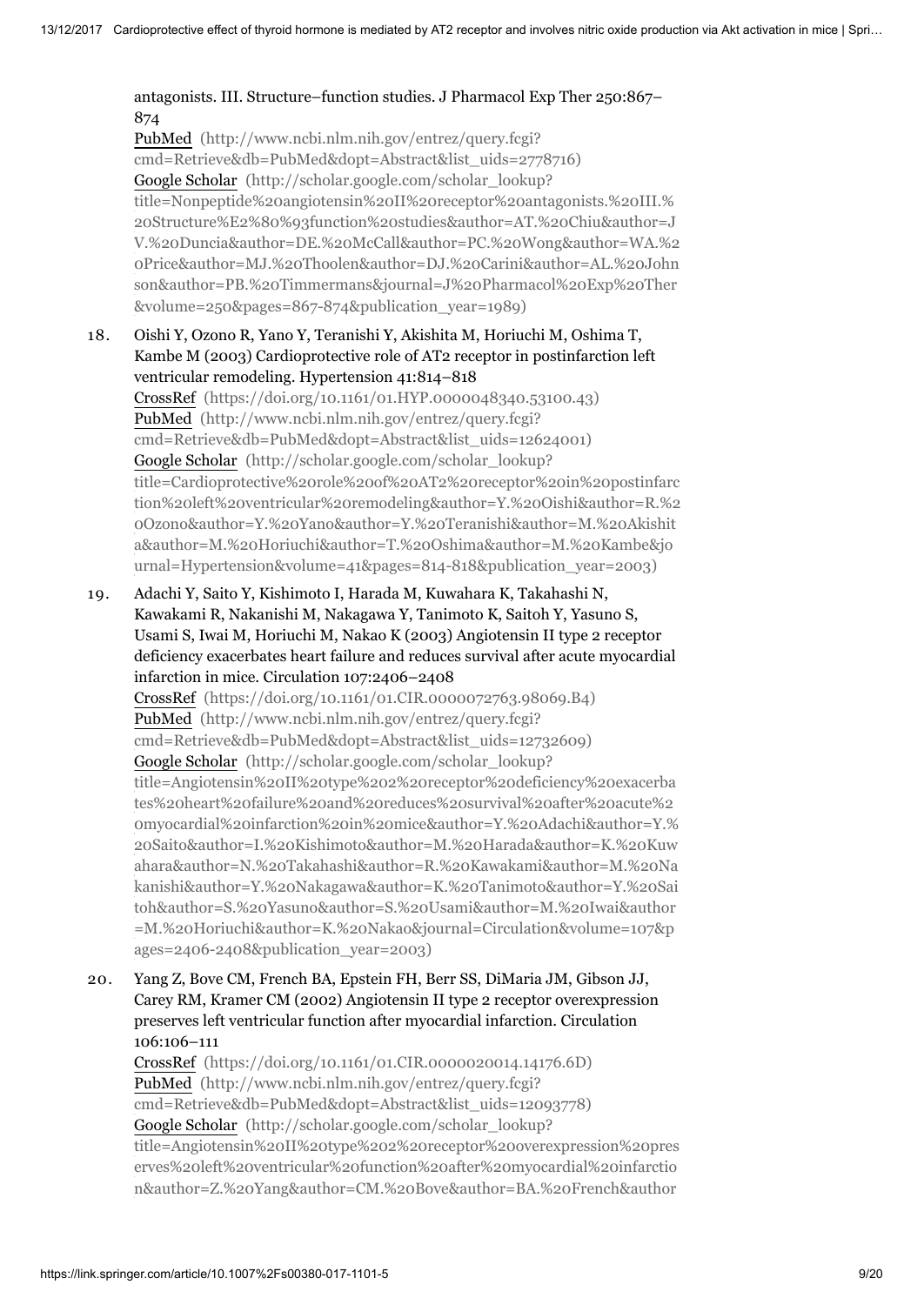=FH.%20Epstein&author=SS.%20Berr&author=JM.%20DiMaria&author=JJ. [%20Gibson&author=RM.%20Carey&author=CM.%20Kramer&journal=Circula](http://scholar.google.com/scholar_lookup?title=Angiotensin%20II%20type%202%20receptor%20overexpression%20preserves%20left%20ventricular%20function%20after%20myocardial%20infarction&author=Z.%20Yang&author=CM.%20Bove&author=BA.%20French&author=FH.%20Epstein&author=SS.%20Berr&author=JM.%20DiMaria&author=JJ.%20Gibson&author=RM.%20Carey&author=CM.%20Kramer&journal=Circulation&volume=106&pages=106-111&publication_year=2002) tion&volume=106&pages=106-111&publication\_year=2002)

21. Bove CM, Gilson WD, Scott CD, Epstein FH, Yang Z, Dimaria JM, Berr SS, French BA, Bishop SP, Kramer CM (2005) The angiotensin II type 2 receptor and improved adjacent region function post-MI. J Cardiovasc Magn Reson 7:459–464

CrossRef [\(https://doi.org/10.1081/JCMR-200053461\)](https://doi.org/10.1081/JCMR-200053461) PubMed (http://www.ncbi.nlm.nih.gov/entrez/query.fcgi? [cmd=Retrieve&db=PubMed&dopt=Abstract&list\\_uids=15881529\)](http://www.ncbi.nlm.nih.gov/entrez/query.fcgi?cmd=Retrieve&db=PubMed&dopt=Abstract&list_uids=15881529) Google Scholar (http://scholar.google.com/scholar\_lookup? title=The%20angiotensin%20II%20type%202%20receptor%20and%20improv ed%20adjacent%20region%20function%20post-MI&author=CM.%20Bove&author=WD.%20Gilson&author=CD.%20Scott&aut hor=FH.%20Epstein&author=Z.%20Yang&author=JM.%20Dimaria&author=S S.%20Berr&author=BA.%20French&author=SP.%20Bishop&author=CM.%20 [Kramer&journal=J%20Cardiovasc%20Magn%20Reson&volume=7&pages=459](http://scholar.google.com/scholar_lookup?title=The%20angiotensin%20II%20type%202%20receptor%20and%20improved%20adjacent%20region%20function%20post-MI&author=CM.%20Bove&author=WD.%20Gilson&author=CD.%20Scott&author=FH.%20Epstein&author=Z.%20Yang&author=JM.%20Dimaria&author=SS.%20Berr&author=BA.%20French&author=SP.%20Bishop&author=CM.%20Kramer&journal=J%20Cardiovasc%20Magn%20Reson&volume=7&pages=459-464&publication_year=2005) -464&publication\_year=2005)

22. Diniz GP, Carneiro-Ramos MS, Barreto-Chaves ML (2007) Angiotensin type 1 (AT1) and type 2 (AT2) receptors mediate the increase in TGF-beta1 in thyroid hormone-induced cardiac hypertrophy. Pflugers Arch 454:75–81 CrossRef [\(https://doi.org/10.1007/s00424-006-0192-0\)](https://doi.org/10.1007/s00424-006-0192-0) PubMed (http://www.ncbi.nlm.nih.gov/entrez/query.fcgi? [cmd=Retrieve&db=PubMed&dopt=Abstract&list\\_uids=17206447\)](http://www.ncbi.nlm.nih.gov/entrez/query.fcgi?cmd=Retrieve&db=PubMed&dopt=Abstract&list_uids=17206447) Google Scholar (http://scholar.google.com/scholar\_lookup? title=Angiotensin%20type%201%20%28AT1%29%20and%20type%202%20%2 8AT2%29%20receptors%20mediate%20the%20increase%20in%20TGFbeta1%20in%20thyroid%20hormone[induced%20cardiac%20hypertrophy&author=GP.%20Diniz&author=MS.%20C](http://scholar.google.com/scholar_lookup?title=Angiotensin%20type%201%20%28AT1%29%20and%20type%202%20%28AT2%29%20receptors%20mediate%20the%20increase%20in%20TGF-beta1%20in%20thyroid%20hormone-induced%20cardiac%20hypertrophy&author=GP.%20Diniz&author=MS.%20Carneiro-Ramos&author=ML.%20Barreto-Chaves&journal=Pflugers%20Arch&volume=454&pages=75-81&publication_year=2007) arneiro-Ramos&author=ML.%20Barreto-Chaves&journal=Pflugers%20Arch&volume=454&pages=75- 81&publication\_year=2007)

23. Carneiro-Ramos MS, Diniz GP, Nadu AP, Almeida J, Vieira RL, Santos RA, Barreto-Chaves ML (2010) Blockage of angiotensin II type 2 receptor prevents thyroxine-mediated cardiac hypertrophy by blocking Akt activation. Basic Res Cardiol 105:325–335

CrossRef [\(https://doi.org/10.1007/s00395-010-0089-0\)](https://doi.org/10.1007/s00395-010-0089-0) PubMed (http://www.ncbi.nlm.nih.gov/entrez/query.fcgi? [cmd=Retrieve&db=PubMed&dopt=Abstract&list\\_uids=20155476\)](http://www.ncbi.nlm.nih.gov/entrez/query.fcgi?cmd=Retrieve&db=PubMed&dopt=Abstract&list_uids=20155476) Google Scholar (http://scholar.google.com/scholar\_lookup? [title=Blockage%20of%20angiotensin%20II%20type%202%20receptor%20prev](http://scholar.google.com/scholar_lookup?title=Blockage%20of%20angiotensin%20II%20type%202%20receptor%20prevents%20thyroxine-mediated%20cardiac%20hypertrophy%20by%20blocking%20Akt%20activation&author=MS.%20Carneiro-Ramos&author=GP.%20Diniz&author=AP.%20Nadu&author=J.%20Almeida&author=RL.%20Vieira&author=RA.%20Santos&author=ML.%20Barreto-Chaves&journal=Basic%20Res%20Cardiol&volume=105&pages=325-335&publication_year=2010) ents%20thyroxinemediated%20cardiac%20hypertrophy%20by%20blocking%20Akt%20activatio n&author=MS.%20Carneiro-Ramos&author=GP.%20Diniz&author=AP.%20Nadu&author=J.%20Almeida& author=RL.%20Vieira&author=RA.%20Santos&author=ML.%20Barreto-Chaves&journal=Basic%20Res%20Cardiol&volume=105&pages=325- 335&publication\_year=2010)

24. Bove CM, Yang Z, Gilson WD, Epstein FH, French BA, Berr SS, Bishop SP, Matsubara H, Carey RM, Kramer CM (2004) Nitric oxide mediates benefits of angiotensin II type 2 receptor overexpression during post-infarct remodeling. Hypertension 43:680–685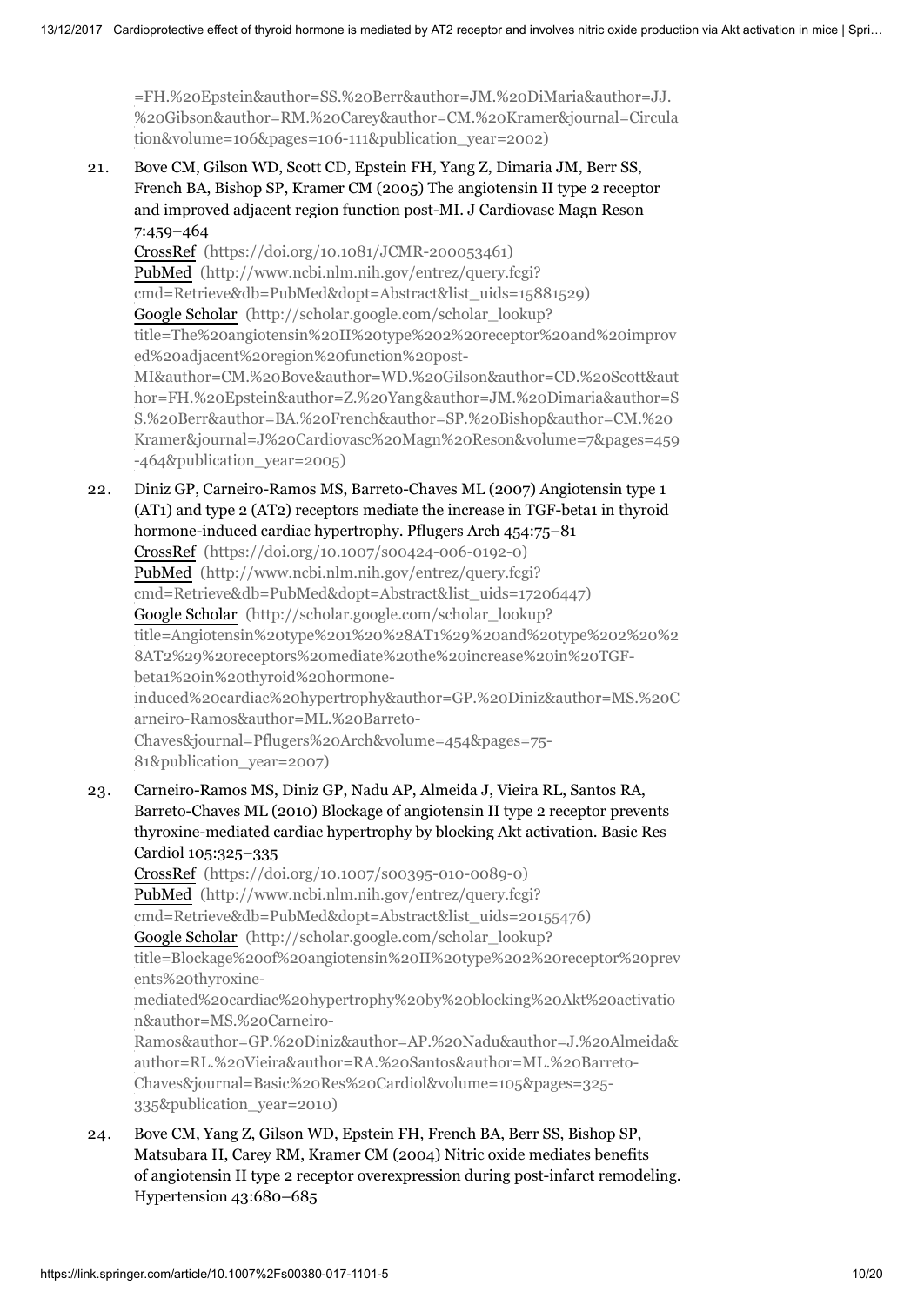CrossRef [\(https://doi.org/10.1161/01.HYP.0000115924.94236.91\)](https://doi.org/10.1161/01.HYP.0000115924.94236.91) PubMed (http://www.ncbi.nlm.nih.gov/entrez/query.fcgi? [cmd=Retrieve&db=PubMed&dopt=Abstract&list\\_uids=14732725\)](http://www.ncbi.nlm.nih.gov/entrez/query.fcgi?cmd=Retrieve&db=PubMed&dopt=Abstract&list_uids=14732725) Google Scholar (http://scholar.google.com/scholar\_lookup? [title=Nitric%20oxide%20mediates%20benefits%20of%C2%A0angiotensin%20](http://scholar.google.com/scholar_lookup?title=Nitric%20oxide%20mediates%20benefits%20of%C2%A0angiotensin%20II%20type%202%20receptor%C2%A0overexpression%20during%20post-infarct%20remodeling&author=CM.%20Bove&author=Z.%20Yang&author=WD.%20Gilson&author=FH.%20Epstein&author=BA.%20French&author=SS.%20Berr&author=SP.%20Bishop&author=H.%20Matsubara&author=RM.%20Carey&author=CM.%20Kramer&journal=Hypertension&volume=43&pages=680-685&publication_year=2004) II%20type%202%20receptor%C2%A0overexpression%20during%20postinfarct%20remodeling&author=CM.%20Bove&author=Z.%20Yang&author=W D.%20Gilson&author=FH.%20Epstein&author=BA.%20French&author=SS.% 20Berr&author=SP.%20Bishop&author=H.%20Matsubara&author=RM.%20C arey&author=CM.%20Kramer&journal=Hypertension&volume=43&pages=68 0-685&publication\_year=2004)

25. Kim JS, Ohshima S, Pediaditakis P, Lemasters JJ (2004) Nitric oxide: a signaling molecule against mitochondrial permeability transition- and pHdependent cell death after reperfusion. Free Radic Biol Med 37:1943–1950 CrossRef [\(https://doi.org/10.1016/j.freeradbiomed.2004.09.014\)](https://doi.org/10.1016/j.freeradbiomed.2004.09.014) PubMed (http://www.ncbi.nlm.nih.gov/entrez/query.fcgi? [cmd=Retrieve&db=PubMed&dopt=Abstract&list\\_uids=15544914\)](http://www.ncbi.nlm.nih.gov/entrez/query.fcgi?cmd=Retrieve&db=PubMed&dopt=Abstract&list_uids=15544914) Google Scholar (http://scholar.google.com/scholar\_lookup? title=Nitric%20oxide%3A%20a%20signaling%20molecule%20against%20mito chondrial%20permeability%20transition-%20and%20pHdependent%20cell%20death%20after%C2%A0reperfusion&author=JS.%20Ki [m&author=S.%20Ohshima&author=P.%20Pediaditakis&author=JJ.%20Lemas](http://scholar.google.com/scholar_lookup?title=Nitric%20oxide%3A%20a%20signaling%20molecule%20against%20mitochondrial%20permeability%20transition-%20and%20pH-dependent%20cell%20death%20after%C2%A0reperfusion&author=JS.%20Kim&author=S.%20Ohshima&author=P.%20Pediaditakis&author=JJ.%20Lemasters&journal=Free%20Radic%20Biol%20Med&volume=37&pages=1943-1950&publication_year=2004) ters&journal=Free%20Radic%20Biol%20Med&volume=37&pages=1943- 1950&publication\_year=2004)

26. Costa AD, Garlid KD, West IC, Lincoln TM, Downey JM, Cohen MV, Critz SD (2005) Protein kinase G transmits the cardioprotective signal from cytosol to mitochondria. Circ Res 97:329–336

CrossRef [\(https://doi.org/10.1161/01.RES.0000178451.08719.5b\)](https://doi.org/10.1161/01.RES.0000178451.08719.5b) PubMed (http://www.ncbi.nlm.nih.gov/entrez/query.fcgi? [cmd=Retrieve&db=PubMed&dopt=Abstract&list\\_uids=16037573\)](http://www.ncbi.nlm.nih.gov/entrez/query.fcgi?cmd=Retrieve&db=PubMed&dopt=Abstract&list_uids=16037573) Google Scholar (http://scholar.google.com/scholar\_lookup? [title=Protein%20kinase%20G%20transmits%20the%20cardioprotective%20sig](http://scholar.google.com/scholar_lookup?title=Protein%20kinase%20G%20transmits%20the%20cardioprotective%20signal%20from%20cytosol%20to%20mitochondria&author=AD.%20Costa&author=KD.%20Garlid&author=IC.%20West&author=TM.%20Lincoln&author=JM.%20Downey&author=MV.%20Cohen&author=SD.%20Critz&journal=Circ%20Res&volume=97&pages=329-336&publication_year=2005) nal%20from%20cytosol%20to%20mitochondria&author=AD.%20Costa&autho r=KD.%20Garlid&author=IC.%20West&author=TM.%20Lincoln&author=JM. %20Downey&author=MV.%20Cohen&author=SD.%20Critz&journal=Circ%20 Res&volume=97&pages=329-336&publication\_year=2005)

27. Cuong DV, Kim N, Youm JB, Joo H, Warda M, Lee JW, Park WS, Kim T, Kang S, Kim H, Han J (2006) Nitric oxide-cGMP-protein kinase G signaling pathway induces anoxic preconditioning through activation of ATP-sensitive  $K^+$ channels in rat hearts. Am J Physiol Heart Circ Physiol 290:H1808–H1817 CrossRef [\(https://doi.org/10.1152/ajpheart.00772.2005\)](https://doi.org/10.1152/ajpheart.00772.2005) PubMed (http://www.ncbi.nlm.nih.gov/entrez/query.fcgi? [cmd=Retrieve&db=PubMed&dopt=Abstract&list\\_uids=16339835\)](http://www.ncbi.nlm.nih.gov/entrez/query.fcgi?cmd=Retrieve&db=PubMed&dopt=Abstract&list_uids=16339835) Google Scholar (http://scholar.google.com/scholar\_lookup? title=Nitric%20oxide-cGMPprotein%20kinase%20G%20signaling%20pathway%20induces%20anoxic%20 preconditioning%20through%20activation%20of%20ATPsensitive%20K%2B%20channels%20in%20rat%20hearts&author=DV.%20Cuo

[ng&author=N.%20Kim&author=JB.%20Youm&author=H.%20Joo&author=M.](http://scholar.google.com/scholar_lookup?title=Nitric%20oxide-cGMP-protein%20kinase%20G%20signaling%20pathway%20induces%20anoxic%20preconditioning%20through%20activation%20of%20ATP-sensitive%20K%2B%20channels%20in%20rat%20hearts&author=DV.%20Cuong&author=N.%20Kim&author=JB.%20Youm&author=H.%20Joo&author=M.%20Warda&author=JW.%20Lee&author=WS.%20Park&author=T.%20Kim&author=S.%20Kang&author=H.%20Kim&author=J.%20Han&journal=Am%20J%20Physiol%20Heart%20Circ%20Physiol&volume=290&pages=H1808-H1817&publication_year=2006) %20Warda&author=JW.%20Lee&author=WS.%20Park&author=T.%20Kim&a uthor=S.%20Kang&author=H.%20Kim&author=J.%20Han&journal=Am%20J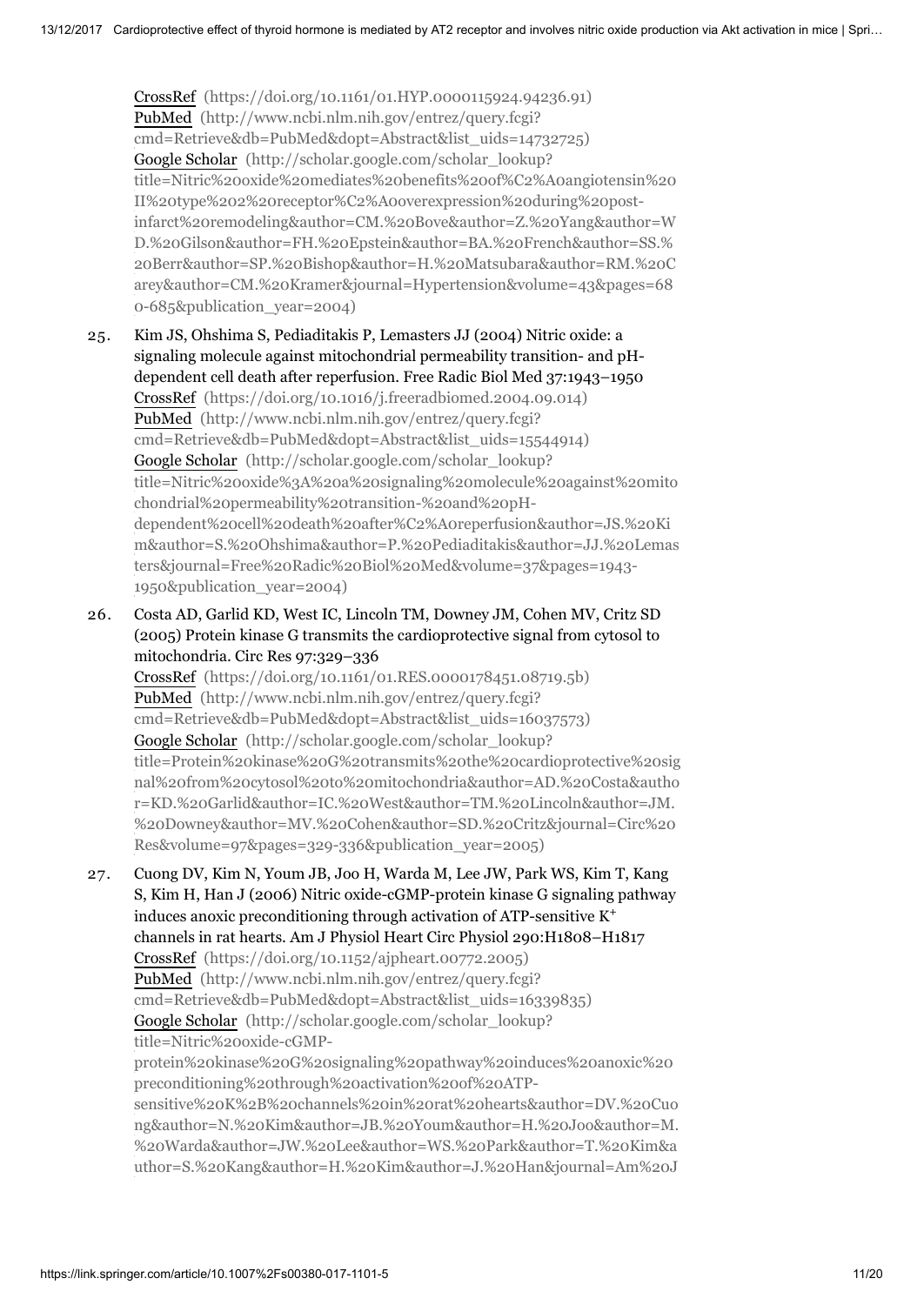[%20Physiol%20Heart%20Circ%20Physiol&volume=290&pages=H1808-](http://scholar.google.com/scholar_lookup?title=Nitric%20oxide-cGMP-protein%20kinase%20G%20signaling%20pathway%20induces%20anoxic%20preconditioning%20through%20activation%20of%20ATP-sensitive%20K%2B%20channels%20in%20rat%20hearts&author=DV.%20Cuong&author=N.%20Kim&author=JB.%20Youm&author=H.%20Joo&author=M.%20Warda&author=JW.%20Lee&author=WS.%20Park&author=T.%20Kim&author=S.%20Kang&author=H.%20Kim&author=J.%20Han&journal=Am%20J%20Physiol%20Heart%20Circ%20Physiol&volume=290&pages=H1808-H1817&publication_year=2006) H1817&publication\_year=2006)

28. Burwell LS, Brookes PS (2008) Mitochondria as a target for the cardioprotective effects of nitric oxide in ischemia–reperfusion injury. Antioxid Redox Signal 10:579–599 CrossRef [\(https://doi.org/10.1089/ars.2007.1845\)](https://doi.org/10.1089/ars.2007.1845) PubMed (http://www.ncbi.nlm.nih.gov/entrez/query.fcgi? [cmd=Retrieve&db=PubMed&dopt=Abstract&list\\_uids=18052718\)](http://www.ncbi.nlm.nih.gov/entrez/query.fcgi?cmd=Retrieve&db=PubMed&dopt=Abstract&list_uids=18052718) Google Scholar (http://scholar.google.com/scholar\_lookup? [title=Mitochondria%20as%20a%20target%20for%20the%20cardioprotective%](http://scholar.google.com/scholar_lookup?title=Mitochondria%20as%20a%20target%20for%20the%20cardioprotective%20effects%20of%C2%A0nitric%20oxide%C2%A0in%20ischemia%E2%80%93reperfusion%20injury&author=LS.%20Burwell&author=PS.%20Brookes&journal=Antioxid%20Redox%20Signal&volume=10&pages=579-599&publication_year=2008)

20effects%20of%C2%A0nitric%20oxide%C2%A0in%20ischemia%E2%80%93r eperfusion%20injury&author=LS.%20Burwell&author=PS.%20Brookes&journ al=Antioxid%20Redox%20Signal&volume=10&pages=579- 599&publication\_year=2008)

29. Carrillo-Sepúlveda MA, Ceravolo GS, Fortes ZB, Carvalho MH, Tostes RC, Laurindo FR, Webb RC, Barreto-Chaves ML (2010) Thyroid hormone stimulates NO production via activation of the PI3K/Akt pathway in vascular myocytes. Cardiovasc Res 85:560–570

CrossRef [\(https://doi.org/10.1093/cvr/cvp304\)](https://doi.org/10.1093/cvr/cvp304) PubMed (http://www.ncbi.nlm.nih.gov/entrez/query.fcgi? [cmd=Retrieve&db=PubMed&dopt=Abstract&list\\_uids=19734167\)](http://www.ncbi.nlm.nih.gov/entrez/query.fcgi?cmd=Retrieve&db=PubMed&dopt=Abstract&list_uids=19734167) Google Scholar (http://scholar.google.com/scholar\_lookup? [title=Thyroid%20hormone%20stimulates%20NO%20production%20via%20ac](http://scholar.google.com/scholar_lookup?title=Thyroid%20hormone%20stimulates%20NO%20production%20via%20activation%20of%20the%20PI3K%2FAkt%20pathway%20in%20vascular%20myocytes&author=MA.%20Carrillo-Sep%C3%BAlveda&author=GS.%20Ceravolo&author=ZB.%20Fortes&author=MH.%20Carvalho&author=RC.%20Tostes&author=FR.%20Laurindo&author=RC.%20Webb&author=ML.%20Barreto-Chaves&journal=Cardiovasc%20Res&volume=85&pages=560-570&publication_year=2010) tivation%20of%20the%20PI3K%2FAkt%20pathway%20in%20vascular%20my ocytes&author=MA.%20Carrillo-Sep%C3%BAlveda&author=GS.%20Ceravolo&author=ZB.%20Fortes&author= MH.%20Carvalho&author=RC.%20Tostes&author=FR.%20Laurindo&author= RC.%20Webb&author=ML.%20Barreto-Chaves&journal=Cardiovasc%20Res&volume=85&pages=560-

570&publication\_year=2010)

30. Ichiki T, Labosky PA, Shiota C, Okuyama S, Imagawa Y, Fogo A, Niimura F, Ichikawa I, Hogan BL, Inagami T (1995) Effects on blood pressure and exploratory behaviour of mice lacking angiotensin II type-2 receptor. Nature 377(6551):748–750

CrossRef [\(https://doi.org/10.1038/377748a0\)](https://doi.org/10.1038/377748a0) PubMed (http://www.ncbi.nlm.nih.gov/entrez/query.fcgi? [cmd=Retrieve&db=PubMed&dopt=Abstract&list\\_uids=7477267\)](http://www.ncbi.nlm.nih.gov/entrez/query.fcgi?cmd=Retrieve&db=PubMed&dopt=Abstract&list_uids=7477267) Google Scholar (http://scholar.google.com/scholar\_lookup? title=Effects%20on%20blood%20pressure%20and%20exploratory%20behavio ur%20of%20mice%20lacking%20angiotensin%20II%20type-[2%20receptor&author=T.%20Ichiki&author=PA.%20Labosky&author=C.%20S](http://scholar.google.com/scholar_lookup?title=Effects%20on%20blood%20pressure%20and%20exploratory%20behaviour%20of%20mice%20lacking%20angiotensin%20II%20type-2%20receptor&author=T.%20Ichiki&author=PA.%20Labosky&author=C.%20Shiota&author=S.%20Okuyama&author=Y.%20Imagawa&author=A.%20Fogo&author=F.%20Niimura&author=I.%20Ichikawa&author=BL.%20Hogan&author=T.%20Inagami&journal=Nature&volume=377&issue=6551&pages=748-750&publication_year=1995) hiota&author=S.%20Okuyama&author=Y.%20Imagawa&author=A.%20Fogo& author=F.%20Niimura&author=I.%20Ichikawa&author=BL.%20Hogan&autho r=T.%20Inagami&journal=Nature&volume=377&issue=6551&pages=748- 750&publication\_year=1995)

31. Reichelt ME, Willems L, Hack BA, Peart JN, Headrick JP (2009) Cardiac and coronary function in the Langendorff-perfused mouse heart model. Exp Physiol 94:54–70

CrossRef [\(https://doi.org/10.1113/expphysiol.2008.043554\)](https://doi.org/10.1113/expphysiol.2008.043554) PubMed (http://www.ncbi.nlm.nih.gov/entrez/query.fcgi? [cmd=Retrieve&db=PubMed&dopt=Abstract&list\\_uids=18723581\)](http://www.ncbi.nlm.nih.gov/entrez/query.fcgi?cmd=Retrieve&db=PubMed&dopt=Abstract&list_uids=18723581)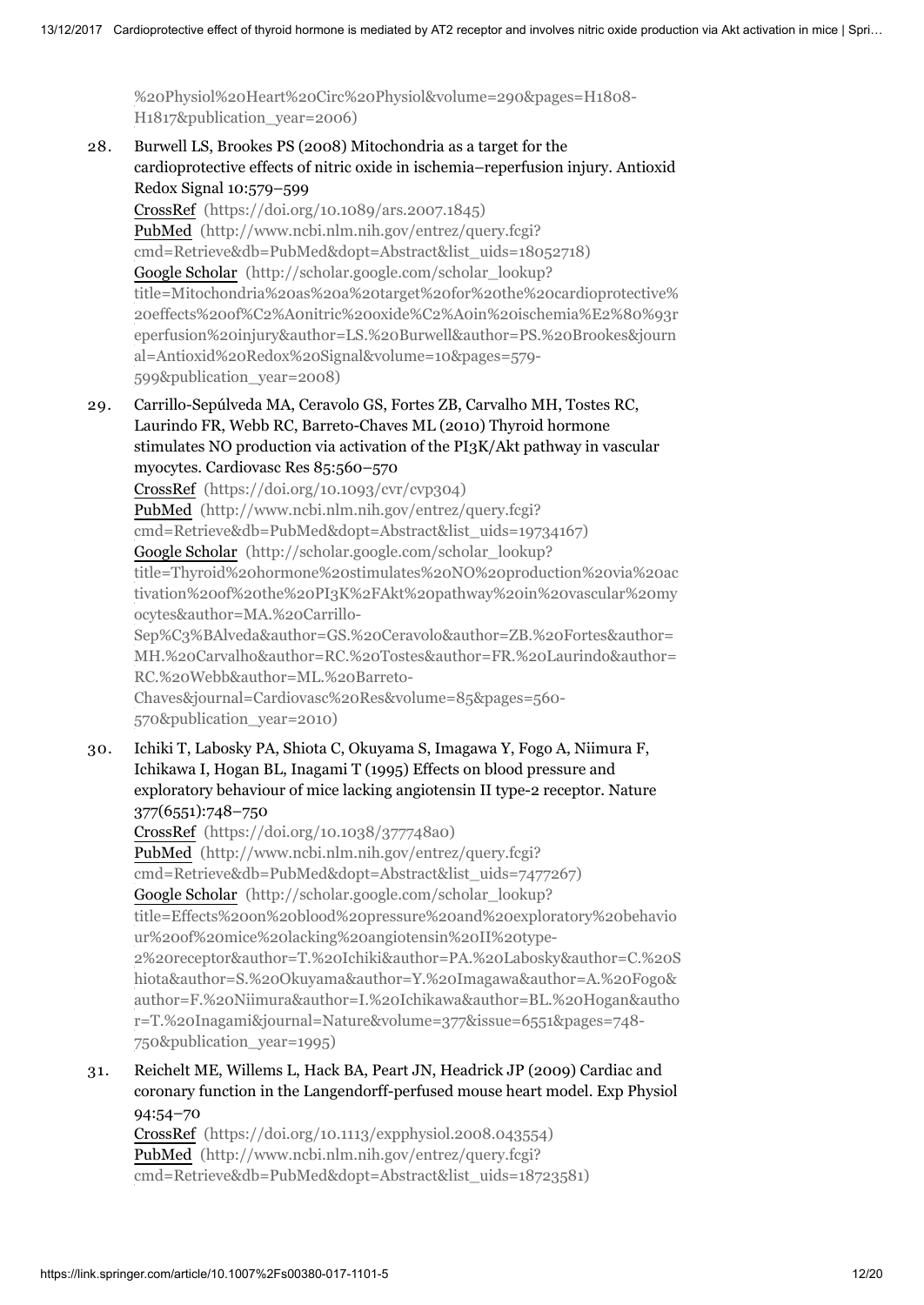Google Scholar (http://scholar.google.com/scholar\_lookup? [title=Cardiac%20and%20coronary%20function%20in%20the%20Langendorff](http://scholar.google.com/scholar_lookup?title=Cardiac%20and%20coronary%20function%20in%20the%20Langendorff-perfused%20mouse%20heart%20model&author=ME.%20Reichelt&author=L.%20Willems&author=BA.%20Hack&author=JN.%20Peart&author=JP.%20Headrick&journal=Exp%20Physiol&volume=94&pages=54-70&publication_year=2009)perfused%20mouse%20heart%20model&author=ME.%20Reichelt&author=L. %20Willems&author=BA.%20Hack&author=JN.%20Peart&author=JP.%20He adrick&journal=Exp%20Physiol&volume=94&pages=54- 70&publication\_year=2009)

- 32. Liao R, Podesser BK, Lim CC (2012) The continuing evolution of the Langendorff and ejecting murine heart: new advances in cardiac phenotyping. Am J Physiol Heart Circ Physiol 303:H156–H167 CrossRef [\(https://doi.org/10.1152/ajpheart.00333.2012\)](https://doi.org/10.1152/ajpheart.00333.2012) PubMedCentral [\(http://www.ncbi.nlm.nih.gov/pmc/articles/PMC3404701\)](http://www.ncbi.nlm.nih.gov/pmc/articles/PMC3404701) PubMed (http://www.ncbi.nlm.nih.gov/entrez/query.fcgi? [cmd=Retrieve&db=PubMed&dopt=Abstract&list\\_uids=22636675\)](http://www.ncbi.nlm.nih.gov/entrez/query.fcgi?cmd=Retrieve&db=PubMed&dopt=Abstract&list_uids=22636675) Google Scholar (http://scholar.google.com/scholar\_lookup? [title=The%20continuing%20evolution%20of%20the%20Langendorff%20and%](http://scholar.google.com/scholar_lookup?title=The%20continuing%20evolution%20of%20the%20Langendorff%20and%20ejecting%20murine%20heart%3A%20new%20advances%20in%20cardiac%20phenotyping&author=R.%20Liao&author=BK.%20Podesser&author=CC.%20Lim&journal=Am%20J%20Physiol%20Heart%20Circ%20Physiol&volume=303&pages=H156-H167&publication_year=2012) 20ejecting%20murine%20heart%3A%20new%20advances%20in%20cardiac% 20phenotyping&author=R.%20Liao&author=BK.%20Podesser&author=CC.%2 0Lim&journal=Am%20J%20Physiol%20Heart%20Circ%20Physiol&volume=3 03&pages=H156-H167&publication\_year=2012)
- 33. Lino CA, da Silva IB, Shibata CE, Monteiro P, Barreto-Chaves ML (2015) Maternal hyperthyroidism increases the susceptibility of rat adult offspring to cardiovascular disorders. Mol Cell Endocrinol 416:1–8

CrossRef [\(https://doi.org/10.1016/j.mce.2015.08.015\)](https://doi.org/10.1016/j.mce.2015.08.015) PubMed (http://www.ncbi.nlm.nih.gov/entrez/query.fcgi? [cmd=Retrieve&db=PubMed&dopt=Abstract&list\\_uids=26277399\)](http://www.ncbi.nlm.nih.gov/entrez/query.fcgi?cmd=Retrieve&db=PubMed&dopt=Abstract&list_uids=26277399) Google Scholar (http://scholar.google.com/scholar\_lookup? [title=Maternal%20hyperthyroidism%20increases%20the%20susceptibility%20](http://scholar.google.com/scholar_lookup?title=Maternal%20hyperthyroidism%20increases%20the%20susceptibility%20of%20rat%20adult%20offspring%20to%20cardiovascular%20disorders&author=CA.%20Lino&author=IB.%20Silva&author=CE.%20Shibata&author=P.%20Monteiro&author=ML.%20Barreto-Chaves&journal=Mol%20Cell%20Endocrinol&volume=416&pages=1-8&publication_year=2015) of%20rat%20adult%20offspring%20to%20cardiovascular%20disorders&autho r=CA.%20Lino&author=IB.%20Silva&author=CE.%20Shibata&author=P.%20 Monteiro&author=ML.%20Barreto-Chaves&journal=Mol%20Cell%20Endocrinol&volume=416&pages=1- 8&publication\_year=2015)

34. Bradford MM (1976) A rapid and sensitive method for the quantitation of microgram quantities of protein utilizing the principle of protein-dye binding. Anal Biochem 72:248–254

CrossRef [\(https://doi.org/10.1016/0003-2697\(76\)90527-3\)](https://doi.org/10.1016/0003-2697(76)90527-3) PubMed (http://www.ncbi.nlm.nih.gov/entrez/query.fcgi? [cmd=Retrieve&db=PubMed&dopt=Abstract&list\\_uids=942051\)](http://www.ncbi.nlm.nih.gov/entrez/query.fcgi?cmd=Retrieve&db=PubMed&dopt=Abstract&list_uids=942051) Google Scholar (http://scholar.google.com/scholar\_lookup? [title=A%20rapid%20and%20sensitive%20method%20for%20the%20quantitat](http://scholar.google.com/scholar_lookup?title=A%20rapid%20and%20sensitive%20method%20for%20the%20quantitation%20of%20microgram%20quantities%20of%20protein%20utilizing%20the%20principle%20of%20protein-dye%20binding&author=MM.%20Bradford&journal=Anal%20Biochem&volume=72&pages=248-254&publication_year=1976) ion%20of%20microgram%20quantities%20of%20protein%20utilizing%20the %20principle%20of%20proteindye%20binding&author=MM.%20Bradford&journal=Anal%20Biochem&volu me=72&pages=248-254&publication\_year=1976)

35. Hebeda CB, Teixeira SA, Tamura EK, Muscará MN, de Mello SB, Markus RP, Farsky SH (2011) Nitric oxide modulates lipopolysaccharide-induced endothelial platelet endothelial cell adhesion molecule expression via interleukin-10. Clin Exp Immunol 165:172–179 CrossRef [\(https://doi.org/10.1111/j.1365-2249.2011.04396.x\)](https://doi.org/10.1111/j.1365-2249.2011.04396.x) PubMedCentral [\(http://www.ncbi.nlm.nih.gov/pmc/articles/PMC3142642\)](http://www.ncbi.nlm.nih.gov/pmc/articles/PMC3142642) PubMed (http://www.ncbi.nlm.nih.gov/entrez/query.fcgi? [cmd=Retrieve&db=PubMed&dopt=Abstract&list\\_uids=21564091\)](http://www.ncbi.nlm.nih.gov/entrez/query.fcgi?cmd=Retrieve&db=PubMed&dopt=Abstract&list_uids=21564091)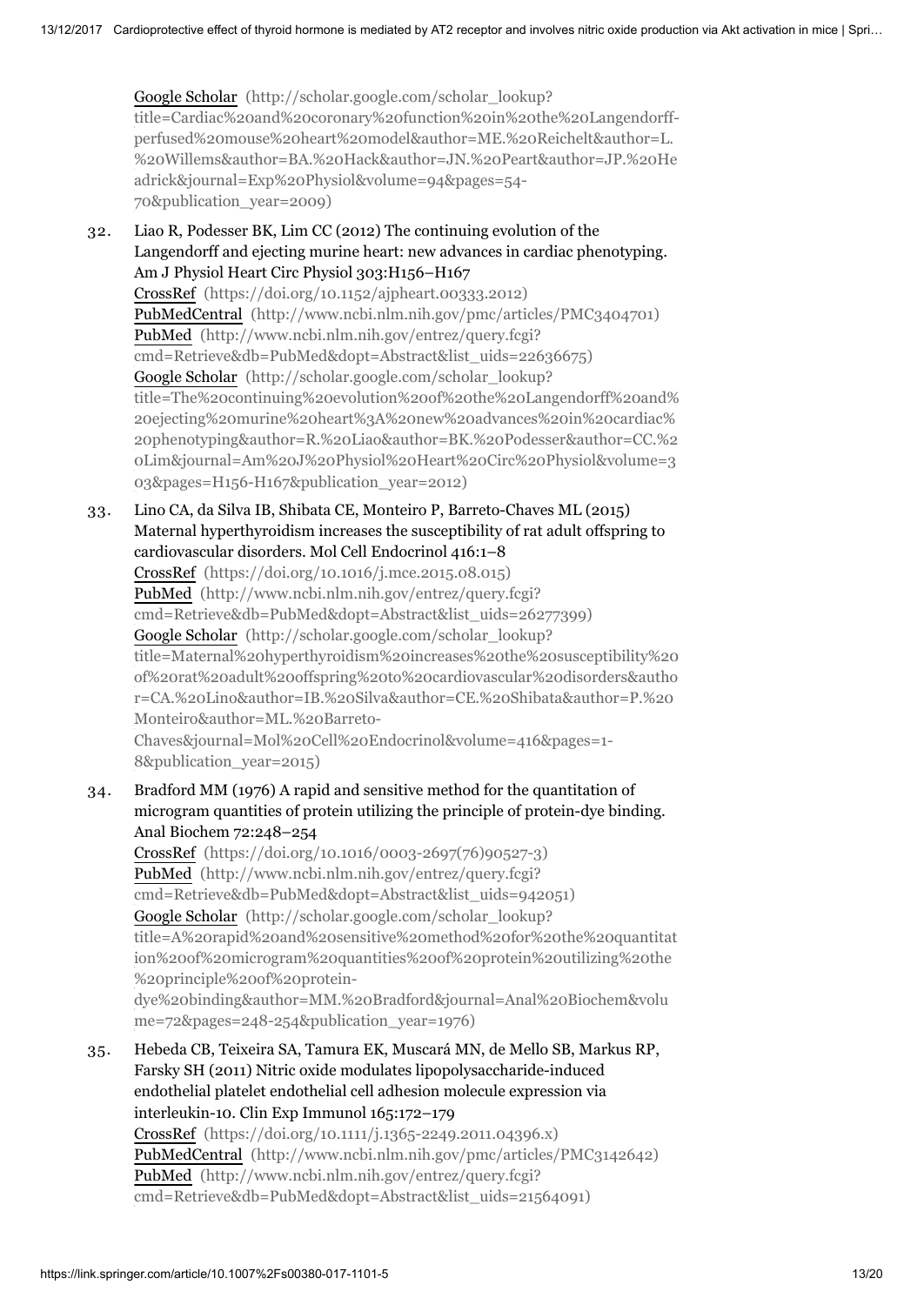Google Scholar (http://scholar.google.com/scholar\_lookup? title=Nitric%20oxide%20modulates%20lipopolysaccharideinduced%20endothelial%20platelet%20endothelial%20cell%20adhesion%20m olecule%20expression%20via%20interleukin-10&author=CB.%20Hebeda&author=SA.%20Teixeira&author=EK.%20Tamura &author=MN.%20Muscar%C3%A1&author=SB.%20Mello&author=RP.%20Ma [rkus&author=SH.%20Farsky&journal=Clin%20Exp%20Immunol&volume=165](http://scholar.google.com/scholar_lookup?title=Nitric%20oxide%20modulates%20lipopolysaccharide-induced%20endothelial%20platelet%20endothelial%20cell%20adhesion%20molecule%20expression%20via%20interleukin-10&author=CB.%20Hebeda&author=SA.%20Teixeira&author=EK.%20Tamura&author=MN.%20Muscar%C3%A1&author=SB.%20Mello&author=RP.%20Markus&author=SH.%20Farsky&journal=Clin%20Exp%20Immunol&volume=165&pages=172-179&publication_year=2011) &pages=172-179&publication\_year=2011)

- 36. Singh KD, Karnik SS (2016) Angiotensin receptors: structure, function, signaling and clinical applications. J Cell Signal 1:111–118 PubMedCentral [\(http://www.ncbi.nlm.nih.gov/pmc/articles/PMC4976824\)](http://www.ncbi.nlm.nih.gov/pmc/articles/PMC4976824) PubMed (http://www.ncbi.nlm.nih.gov/entrez/query.fcgi? [cmd=Retrieve&db=PubMed&dopt=Abstract&list\\_uids=27512731\)](http://www.ncbi.nlm.nih.gov/entrez/query.fcgi?cmd=Retrieve&db=PubMed&dopt=Abstract&list_uids=27512731) Google Scholar (http://scholar.google.com/scholar\_lookup? title=Angiotensin%20receptors%3A%20structure%2C%20function%2C%20sig [naling%20and%20clinical%20applications&author=KD.%20Singh&author=SS.](http://scholar.google.com/scholar_lookup?title=Angiotensin%20receptors%3A%20structure%2C%20function%2C%20signaling%20and%20clinical%20applications&author=KD.%20Singh&author=SS.%20Karnik&journal=J%20Cell%20Signal&volume=1&pages=111-118&publication_year=2016) %20Karnik&journal=J%20Cell%20Signal&volume=1&pages=111- 118&publication\_year=2016)
- 37. Hein L, Barsh GS, Pratt RE, Dzau VJ, Kobilka BK (1995) Behavioural and cardiovascular effects of disrupting the angiotensin II type-2 receptor in mice. Nature 377:744–747

CrossRef [\(https://doi.org/10.1038/377744a0\)](https://doi.org/10.1038/377744a0) PubMed (http://www.ncbi.nlm.nih.gov/entrez/query.fcgi? [cmd=Retrieve&db=PubMed&dopt=Abstract&list\\_uids=7477266\)](http://www.ncbi.nlm.nih.gov/entrez/query.fcgi?cmd=Retrieve&db=PubMed&dopt=Abstract&list_uids=7477266) Google Scholar (http://scholar.google.com/scholar\_lookup? title=Behavioural%20and%20cardiovascular%20effects%20of%20disrupting% 20the%C2%A0angiotensin%20II%20type-2%20receptor%20in%20mice&author=L.%20Hein&author=GS.%20Barsh&aut [hor=RE.%20Pratt&author=VJ.%20Dzau&author=BK.%20Kobilka&journal=Na](http://scholar.google.com/scholar_lookup?title=Behavioural%20and%20cardiovascular%20effects%20of%20disrupting%20the%C2%A0angiotensin%20II%20type-2%20receptor%20in%20mice&author=L.%20Hein&author=GS.%20Barsh&author=RE.%20Pratt&author=VJ.%20Dzau&author=BK.%20Kobilka&journal=Nature&volume=377&pages=744-747&publication_year=1995) ture&volume=377&pages=744-747&publication\_year=1995)

38. Kobori H, Ichihara A, Miyashita Y, Hayashi M, Saruta T (1999) Local renin– angiotensin system contributes to hyperthyroidism-induced cardiac hypertrophy. J Endocrinol 160:43–47

CrossRef [\(https://doi.org/10.1677/joe.0.1600043\)](https://doi.org/10.1677/joe.0.1600043) PubMedCentral [\(http://www.ncbi.nlm.nih.gov/pmc/articles/PMC2573048\)](http://www.ncbi.nlm.nih.gov/pmc/articles/PMC2573048) PubMed (http://www.ncbi.nlm.nih.gov/entrez/query.fcgi? [cmd=Retrieve&db=PubMed&dopt=Abstract&list\\_uids=9854175\)](http://www.ncbi.nlm.nih.gov/entrez/query.fcgi?cmd=Retrieve&db=PubMed&dopt=Abstract&list_uids=9854175) Google Scholar (http://scholar.google.com/scholar\_lookup? title=Local%20renin%E2%80%93angiotensin%20system%20contributes%20to %20hyperthyroidism[induced%20cardiac%20hypertrophy&author=H.%20Kobori&author=A.%20Ich](http://scholar.google.com/scholar_lookup?title=Local%20renin%E2%80%93angiotensin%20system%20contributes%20to%20hyperthyroidism-induced%20cardiac%20hypertrophy&author=H.%20Kobori&author=A.%20Ichihara&author=Y.%20Miyashita&author=M.%20Hayashi&author=T.%20Saruta&journal=J%20Endocrinol&volume=160&pages=43-47&publication_year=1999) ihara&author=Y.%20Miyashita&author=M.%20Hayashi&author=T.%20Saruta &journal=J%20Endocrinol&volume=160&pages=43- 47&publication\_year=1999)

39. Shimoura H, Tanaka H, Matsumoto K, Mochizuki Y, Hatani Y, Hatazawa K, Matsuzoe H, Ooka J, Sano H, Sawa T, Motoji Y, Ryo-Koriyama K, Hirata KI (2017) Effects of a changeover from other angiotensin II receptor blockers to olmesartan on left ventricular hypertrophy in heart failure patients. Heart Vessels 32:584–590

CrossRef [\(https://doi.org/10.1007/s00380-016-0904-0\)](https://doi.org/10.1007/s00380-016-0904-0) PubMed (http://www.ncbi.nlm.nih.gov/entrez/query.fcgi? [cmd=Retrieve&db=PubMed&dopt=Abstract&list\\_uids=27722772\)](http://www.ncbi.nlm.nih.gov/entrez/query.fcgi?cmd=Retrieve&db=PubMed&dopt=Abstract&list_uids=27722772)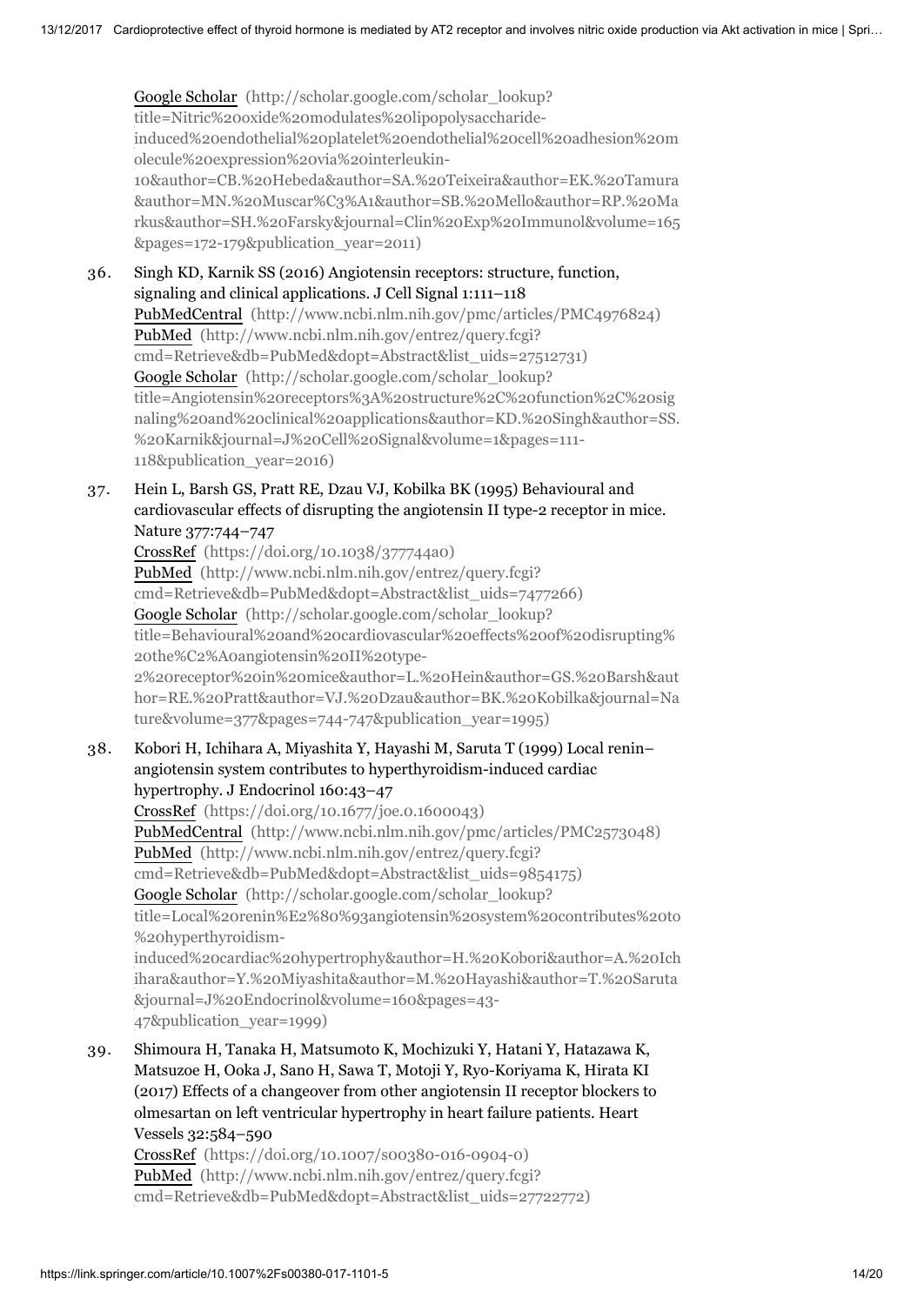Google Scholar (http://scholar.google.com/scholar\_lookup?

title=Effects%20of%20a%20changeover%20from%20other%20angiotensin%2 0II%20receptor%20blockers%20to%20olmesartan%20on%20left%20ventricul ar%20hypertrophy%20in%20heart%20failure%20patients&author=H.%20Shi moura&author=H.%20Tanaka&author=K.%20Matsumoto&author=Y.%20Moc [hizuki&author=Y.%20Hatani&author=K.%20Hatazawa&author=H.%20Matsuz](http://scholar.google.com/scholar_lookup?title=Effects%20of%20a%20changeover%20from%20other%20angiotensin%20II%20receptor%20blockers%20to%20olmesartan%20on%20left%20ventricular%20hypertrophy%20in%20heart%20failure%20patients&author=H.%20Shimoura&author=H.%20Tanaka&author=K.%20Matsumoto&author=Y.%20Mochizuki&author=Y.%20Hatani&author=K.%20Hatazawa&author=H.%20Matsuzoe&author=J.%20Ooka&author=H.%20Sano&author=T.%20Sawa&author=Y.%20Motoji&author=K.%20Ryo-Koriyama&author=KI.%20Hirata&journal=Heart%20Vessels&volume=32&pages=584-590&publication_year=2017) oe&author=J.%20Ooka&author=H.%20Sano&author=T.%20Sawa&author=Y. %20Motoji&author=K.%20Ryo-

Koriyama&author=KI.%20Hirata&journal=Heart%20Vessels&volume=32&pag es=584-590&publication\_year=2017)

40. Senbonmatsu T, Ichihara S, Price E Jr, Gaffney FA, Inagami T (2000) Evidence for angiotensin II type 2 receptor-mediated cardiac myocyte enlargement during in vivo pressure overload. J Clin Investig 106:R25–R29 CrossRef [\(https://doi.org/10.1172/JCI10037\)](https://doi.org/10.1172/JCI10037) PubMedCentral [\(http://www.ncbi.nlm.nih.gov/pmc/articles/PMC314331\)](http://www.ncbi.nlm.nih.gov/pmc/articles/PMC314331) PubMed (http://www.ncbi.nlm.nih.gov/entrez/query.fcgi? [cmd=Retrieve&db=PubMed&dopt=Abstract&list\\_uids=10930448\)](http://www.ncbi.nlm.nih.gov/entrez/query.fcgi?cmd=Retrieve&db=PubMed&dopt=Abstract&list_uids=10930448) Google Scholar (http://scholar.google.com/scholar\_lookup? title=Evidence%20for%20angiotensin%20II%20type%202%20receptormediated%20cardiac%20myocyte%20enlargement%20during%20in%20vivo% 20pressure%20overload&author=T.%20Senbonmatsu&author=S.%20Ichihara [&author=E.%20Price&author=FA.%20Gaffney&author=T.%20Inagami&journa](http://scholar.google.com/scholar_lookup?title=Evidence%20for%20angiotensin%20II%20type%202%20receptor-mediated%20cardiac%20myocyte%20enlargement%20during%20in%20vivo%20pressure%20overload&author=T.%20Senbonmatsu&author=S.%20Ichihara&author=E.%20Price&author=FA.%20Gaffney&author=T.%20Inagami&journal=J%20Clin%20Investig&volume=106&pages=R25-R29&publication_year=2000) l=J%20Clin%20Investig&volume=106&pages=R25- R29&publication\_year=2000)

- 41. Akishita M, Iwai M, Wu L, Zhang L, Ouchi Y, Dzau VJ, Horiuchi M (2000) Inhibitory effect of angiotensin II type 2 receptor on coronary arterial remodeling after aortic banding in mice. Circulation 102:1684–1689 CrossRef [\(https://doi.org/10.1161/01.CIR.102.14.1684\)](https://doi.org/10.1161/01.CIR.102.14.1684) PubMed (http://www.ncbi.nlm.nih.gov/entrez/query.fcgi? [cmd=Retrieve&db=PubMed&dopt=Abstract&list\\_uids=11015348\)](http://www.ncbi.nlm.nih.gov/entrez/query.fcgi?cmd=Retrieve&db=PubMed&dopt=Abstract&list_uids=11015348) Google Scholar (http://scholar.google.com/scholar\_lookup? title=Inhibitory%20effect%20of%20angiotensin%20II%20type%202%20recept or%20on%20coronary%20arterial%20remodeling%20after%20aortic%20band ing%20in%20mice&author=M.%20Akishita&author=M.%20Iwai&author=L.% [20Wu&author=L.%20Zhang&author=Y.%20Ouchi&author=VJ.%20Dzau&auth](http://scholar.google.com/scholar_lookup?title=Inhibitory%20effect%20of%20angiotensin%20II%20type%202%20receptor%20on%20coronary%20arterial%20remodeling%20after%20aortic%20banding%20in%20mice&author=M.%20Akishita&author=M.%20Iwai&author=L.%20Wu&author=L.%20Zhang&author=Y.%20Ouchi&author=VJ.%20Dzau&author=M.%20Horiuchi&journal=Circulation&volume=102&pages=1684-1689&publication_year=2000) or=M.%20Horiuchi&journal=Circulation&volume=102&pages=1684- 1689&publication\_year=2000)
- 42. Bliksøen M, Rutkovskiy A, Vaage J, Stensløkken KO (2017) Mode of perfusion influences infarct size, coronary flow and stress kinases in the isolated mouse heart. Acta Physiol (Oxf) 220:36–46

CrossRef [\(https://doi.org/10.1111/apha.12773\)](https://doi.org/10.1111/apha.12773)

Google Scholar (http://scholar.google.com/scholar\_lookup? title=Mode%20of%20perfusion%20influences%20infarct%20size%2C%20coro [nary%20flow%20and%20stress%20kinases%20in%20the%20isolated%20mou](http://scholar.google.com/scholar_lookup?title=Mode%20of%20perfusion%20influences%20infarct%20size%2C%20coronary%20flow%20and%20stress%20kinases%20in%20the%20isolated%20mouse%20heart&author=M.%20Bliks%C3%B8en&author=A.%20Rutkovskiy&author=J.%20Vaage&author=KO.%20Stensl%C3%B8kken&journal=Acta%20Physiol%20%28Oxf%29&volume=220&pages=36-46&publication_year=2017) se%20heart&author=M.%20Bliks%C3%B8en&author=A.%20Rutkovskiy&auth or=J.%20Vaage&author=KO.%20Stensl%C3%B8kken&journal=Acta%20Physi ol%20%28Oxf%29&volume=220&pages=36-46&publication\_year=2017)

43. Pantos C, Mourouzis I, Saranteas T, Brozou V, Galanopoulos G, Kostopanagiotou G, Cokkinos DV (2011) Acute T3 treatment protects the heart against ischemia-reperfusion injury via TRα1 receptor. Mol Cell Biochem 353:235–241 CrossRef [\(https://doi.org/10.1007/s11010-011-0791-8\)](https://doi.org/10.1007/s11010-011-0791-8)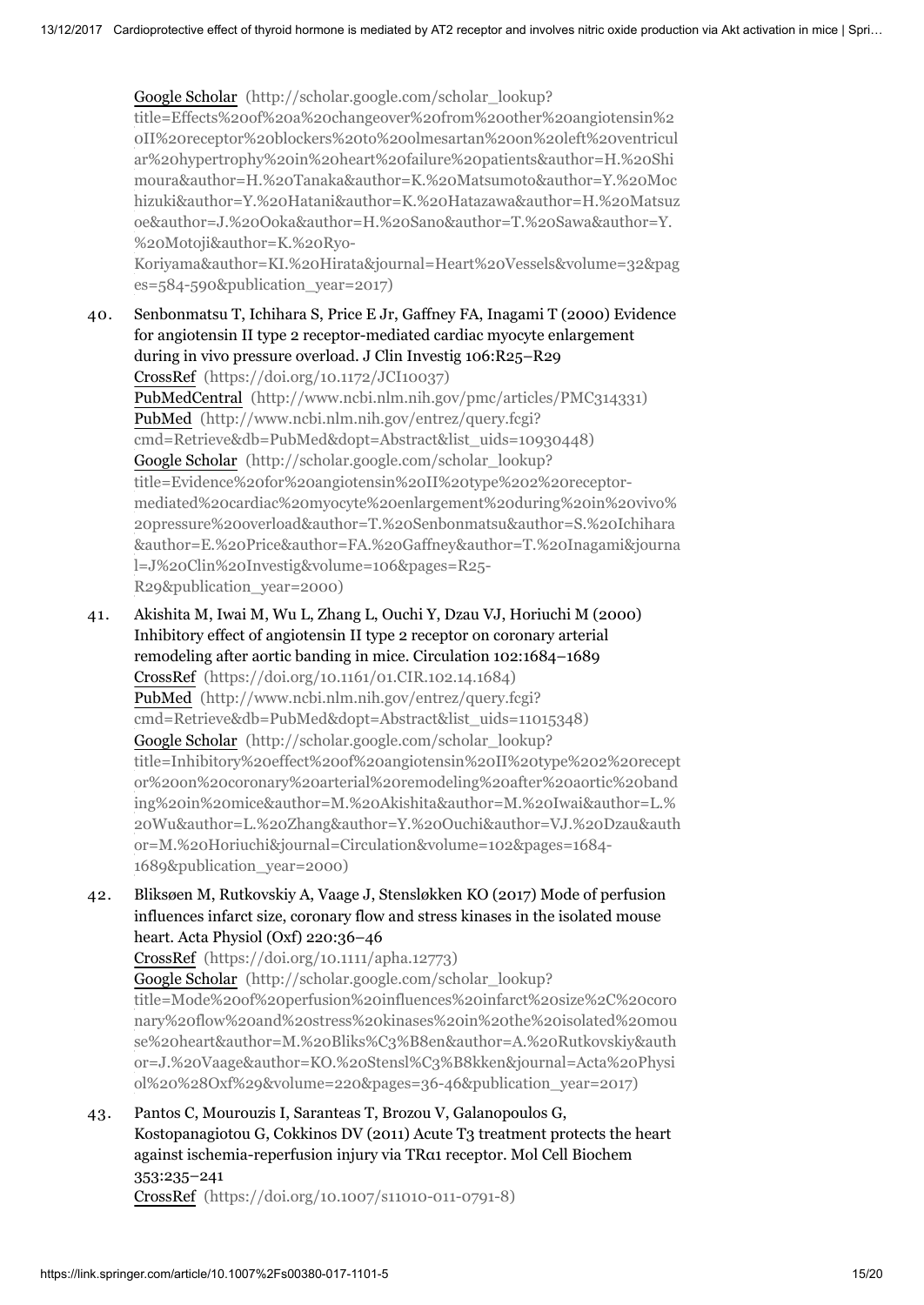PubMed (http://www.ncbi.nlm.nih.gov/entrez/query.fcgi? [cmd=Retrieve&db=PubMed&dopt=Abstract&list\\_uids=21442236\)](http://www.ncbi.nlm.nih.gov/entrez/query.fcgi?cmd=Retrieve&db=PubMed&dopt=Abstract&list_uids=21442236) Google Scholar (http://scholar.google.com/scholar\_lookup? [title=Acute%20T3%20treatment%20protects%20the%20heart%20against%20i](http://scholar.google.com/scholar_lookup?title=Acute%20T3%20treatment%20protects%20the%20heart%20against%20ischemia-reperfusion%20injury%20via%20TR%CE%B11%20receptor&author=C.%20Pantos&author=I.%20Mourouzis&author=T.%20Saranteas&author=V.%20Brozou&author=G.%20Galanopoulos&author=G.%20Kostopanagiotou&author=DV.%20Cokkinos&journal=Mol%20Cell%20Biochem&volume=353&pages=235-241&publication_year=2011) schemiareperfusion%20injury%20via%20TR%CE%B11%20receptor&author=C.%20Pa

ntos&author=I.%20Mourouzis&author=T.%20Saranteas&author=V.%20Brozo u&author=G.%20Galanopoulos&author=G.%20Kostopanagiotou&author=DV. %20Cokkinos&journal=Mol%20Cell%20Biochem&volume=353&pages=235- 241&publication\_year=2011)

44. Pantos CI, Malliopoulou VA, Mourouzis IS, Karamanoli EP, Paizis IA, Steimberg N, Varonos DD, Cokkinos DV (2002) Long-term thyroxine administration protects the heart in a pattern similar to ischemic preconditioning. Thyroid 12:325–329

CrossRef [\(https://doi.org/10.1089/10507250252949469\)](https://doi.org/10.1089/10507250252949469) PubMed (http://www.ncbi.nlm.nih.gov/entrez/query.fcgi? [cmd=Retrieve&db=PubMed&dopt=Abstract&list\\_uids=12034058\)](http://www.ncbi.nlm.nih.gov/entrez/query.fcgi?cmd=Retrieve&db=PubMed&dopt=Abstract&list_uids=12034058) Google Scholar (http://scholar.google.com/scholar\_lookup?title=Longterm%20thyroxine%20administration%20protects%20the%20heart%20in%20 a%20pattern%20similar%20to%20ischemic%C2%A0preconditioning&author= [CI.%20Pantos&author=VA.%20Malliopoulou&author=IS.%20Mourouzis&auth](http://scholar.google.com/scholar_lookup?title=Long-term%20thyroxine%20administration%20protects%20the%20heart%20in%20a%20pattern%20similar%20to%20ischemic%C2%A0preconditioning&author=CI.%20Pantos&author=VA.%20Malliopoulou&author=IS.%20Mourouzis&author=EP.%20Karamanoli&author=IA.%20Paizis&author=N.%20Steimberg&author=DD.%20Varonos&author=DV.%20Cokkinos&journal=Thyroid&volume=12&pages=325-329&publication_year=2002) or=EP.%20Karamanoli&author=IA.%20Paizis&author=N.%20Steimberg&auth or=DD.%20Varonos&author=DV.%20Cokkinos&journal=Thyroid&volume=12 &pages=325-329&publication\_year=2002)

45. Jeddi S, Zaman J, Ghasemi A (2015) Effects of ischemic postconditioning on the hemodynamic parameters and heart nitric oxide levels of hypothyroid rats. Arq Bras Cardiol 104:136–143

PubMedCentral [\(http://www.ncbi.nlm.nih.gov/pmc/articles/PMC4375657\)](http://www.ncbi.nlm.nih.gov/pmc/articles/PMC4375657) PubMed (http://www.ncbi.nlm.nih.gov/entrez/query.fcgi? [cmd=Retrieve&db=PubMed&dopt=Abstract&list\\_uids=25424164\)](http://www.ncbi.nlm.nih.gov/entrez/query.fcgi?cmd=Retrieve&db=PubMed&dopt=Abstract&list_uids=25424164) Google Scholar (http://scholar.google.com/scholar\_lookup? title=Effects%20of%20ischemic%20postconditioning%20on%20the%20hemod ynamic%20parameters%20and%20heart%20nitric%20oxide%20levels%20of% [20hypothyroid%20rats&author=S.%20Jeddi&author=J.%20Zaman&author=A.](http://scholar.google.com/scholar_lookup?title=Effects%20of%20ischemic%20postconditioning%20on%20the%20hemodynamic%20parameters%20and%20heart%20nitric%20oxide%20levels%20of%20hypothyroid%20rats&author=S.%20Jeddi&author=J.%20Zaman&author=A.%20Ghasemi&journal=Arq%20Bras%20Cardiol&volume=104&pages=136-143&publication_year=2015) %20Ghasemi&journal=Arq%20Bras%20Cardiol&volume=104&pages=136- 143&publication\_year=2015)

46. Gerdes AM, Ojamaa K (2016) Thyroid hormone and cardioprotection. Compr Physiol 6:1199–1219

CrossRef [\(https://doi.org/10.1002/cphy.c150012\)](https://doi.org/10.1002/cphy.c150012) PubMed (http://www.ncbi.nlm.nih.gov/entrez/query.fcgi? [cmd=Retrieve&db=PubMed&dopt=Abstract&list\\_uids=27347890\)](http://www.ncbi.nlm.nih.gov/entrez/query.fcgi?cmd=Retrieve&db=PubMed&dopt=Abstract&list_uids=27347890) Google Scholar (http://scholar.google.com/scholar\_lookup? [title=Thyroid%20hormone%20and%20cardioprotection&author=AM.%20Gerd](http://scholar.google.com/scholar_lookup?title=Thyroid%20hormone%20and%20cardioprotection&author=AM.%20Gerdes&author=K.%20Ojamaa&journal=Compr%20Physiol&volume=6&pages=1199-1219&publication_year=2016) es&author=K.%20Ojamaa&journal=Compr%20Physiol&volume=6&pages=119 9-1219&publication\_year=2016)

47. Sabatino L, Kusmic C, Nicolini G, Amato R, Casini G, Iervasi G, Balzan S (2016) T3 enhances Ang2 in rat aorta in myocardial I/R: comparison with left ventricle. J Mol Endocrinol 57:139–149

CrossRef [\(https://doi.org/10.1530/JME-16-0118\)](https://doi.org/10.1530/JME-16-0118) PubMed (http://www.ncbi.nlm.nih.gov/entrez/query.fcgi? [cmd=Retrieve&db=PubMed&dopt=Abstract&list\\_uids=27444191\)](http://www.ncbi.nlm.nih.gov/entrez/query.fcgi?cmd=Retrieve&db=PubMed&dopt=Abstract&list_uids=27444191)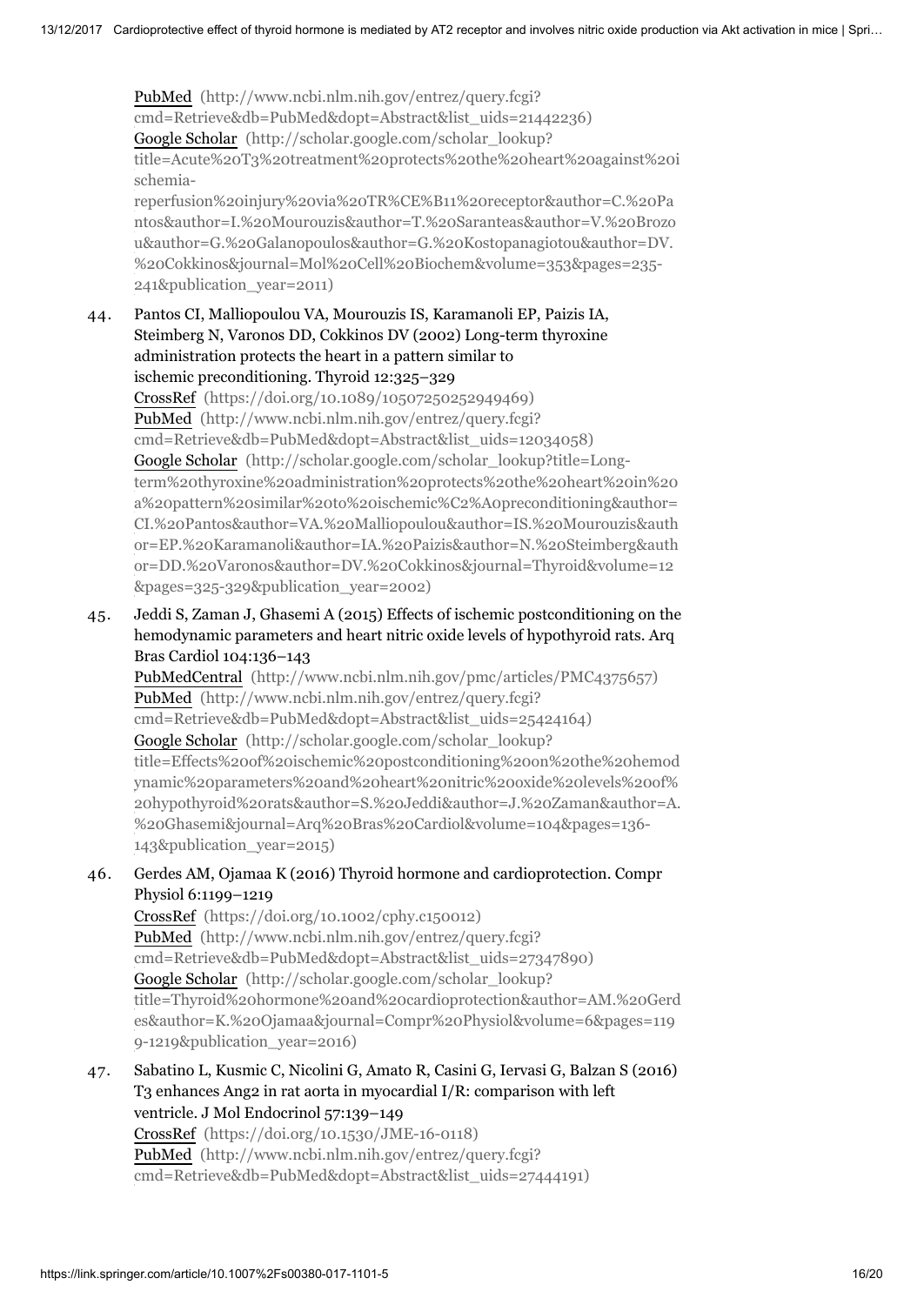Google Scholar (http://scholar.google.com/scholar\_lookup? title=T3%20enhances%20Ang2%20in%20rat%20aorta%20in%20myocardial% 20I%2FR%3A%20comparison%20with%20left%20ventricle&author=L.%20Sa [batino&author=C.%20Kusmic&author=G.%20Nicolini&author=R.%20Amato&](http://scholar.google.com/scholar_lookup?title=T3%20enhances%20Ang2%20in%20rat%20aorta%20in%20myocardial%20I%2FR%3A%20comparison%20with%20left%20ventricle&author=L.%20Sabatino&author=C.%20Kusmic&author=G.%20Nicolini&author=R.%20Amato&author=G.%20Casini&author=G.%20Iervasi&author=S.%20Balzan&journal=J%20Mol%20Endocrinol&volume=57&pages=139-149&publication_year=2016) author=G.%20Casini&author=G.%20Iervasi&author=S.%20Balzan&journal=J %20Mol%20Endocrinol&volume=57&pages=139-149&publication\_year=2016)

48. Jeddi S, Zaman J, Zadeh-Vakili A, Zarkesh M, Ghasemi A (2016) Involvement of inducible nitric oxide synthase in the loss of cardioprotection by ischemic postconditioning in hypothyroid rats. Gene 580:169–176 CrossRef [\(https://doi.org/10.1016/j.gene.2016.01.014\)](https://doi.org/10.1016/j.gene.2016.01.014) PubMed (http://www.ncbi.nlm.nih.gov/entrez/query.fcgi? [cmd=Retrieve&db=PubMed&dopt=Abstract&list\\_uids=26774797\)](http://www.ncbi.nlm.nih.gov/entrez/query.fcgi?cmd=Retrieve&db=PubMed&dopt=Abstract&list_uids=26774797) Google Scholar (http://scholar.google.com/scholar\_lookup? [title=Involvement%20of%20inducible%20nitric%20oxide%20synthase%20in%](http://scholar.google.com/scholar_lookup?title=Involvement%20of%20inducible%20nitric%20oxide%20synthase%20in%20the%20loss%20of%20cardioprotection%20by%20ischemic%20postconditioning%20in%20hypothyroid%20rats&author=S.%20Jeddi&author=J.%20Zaman&author=A.%20Zadeh-Vakili&author=M.%20Zarkesh&author=A.%20Ghasemi&journal=Gene&volume=580&pages=169-176&publication_year=2016) 20the%20loss%20of%20cardioprotection%20by%20ischemic%20postconditio ning%20in%20hypothyroid%20rats&author=S.%20Jeddi&author=J.%20Zama n&author=A.%20Zadeh-Vakili&author=M.%20Zarkesh&author=A.%20Ghasemi&journal=Gene&volum

e=580&pages=169-176&publication\_year=2016)

49. Yuan X, Niu HT, Wang PL, Lu J, Zhao H, Liu SH, Zheng QS, Li CG (2015) Cardioprotective effect of licochalcone D against myocardial ischemia/reperfusion injury in Langendorff-perfused rat hearts. PLoS One 10:e0128375

CrossRef [\(https://doi.org/10.1371/journal.pone.0128375\)](https://doi.org/10.1371/journal.pone.0128375) PubMedCentral [\(http://www.ncbi.nlm.nih.gov/pmc/articles/PMC4461317\)](http://www.ncbi.nlm.nih.gov/pmc/articles/PMC4461317) PubMed (http://www.ncbi.nlm.nih.gov/entrez/query.fcgi? [cmd=Retrieve&db=PubMed&dopt=Abstract&list\\_uids=26058040\)](http://www.ncbi.nlm.nih.gov/entrez/query.fcgi?cmd=Retrieve&db=PubMed&dopt=Abstract&list_uids=26058040) Google Scholar (http://scholar.google.com/scholar\_lookup? [title=Cardioprotective%20effect%20of%20licochalcone%20D%20against%20m](http://scholar.google.com/scholar_lookup?title=Cardioprotective%20effect%20of%20licochalcone%20D%20against%20myocardial%20ischemia%2Freperfusion%20injury%20in%20Langendorff-perfused%20rat%20hearts&author=X.%20Yuan&author=HT.%20Niu&author=PL.%20Wang&author=J.%20Lu&author=H.%20Zhao&author=SH.%20Liu&author=QS.%20Zheng&author=CG.%20Li&journal=PLoS%20One&volume=10&pages=e0128375&publication_year=2015) yocardial%20ischemia%2Freperfusion%20injury%20in%20Langendorffperfused%20rat%20hearts&author=X.%20Yuan&author=HT.%20Niu&author =PL.%20Wang&author=J.%20Lu&author=H.%20Zhao&author=SH.%20Liu&a uthor=QS.%20Zheng&author=CG.%20Li&journal=PLoS%20One&volume=10 &pages=e0128375&publication\_year=2015)

50. Rajagopalan V, Zhang Y, Pol C, Costello C, Seitter S, Lehto A, Savinova OV, Chen YF, Gerdes AM (2017) Modified low-dose triiodo-l-thyronine therapy safely improves function following myocardial ischemia–reperfusion injury. Front Physiol 8:225

CrossRef [\(https://doi.org/10.3389/fphys.2017.00225\)](https://doi.org/10.3389/fphys.2017.00225) PubMedCentral [\(http://www.ncbi.nlm.nih.gov/pmc/articles/PMC5388763\)](http://www.ncbi.nlm.nih.gov/pmc/articles/PMC5388763) PubMed (http://www.ncbi.nlm.nih.gov/entrez/query.fcgi? [cmd=Retrieve&db=PubMed&dopt=Abstract&list\\_uids=28446882\)](http://www.ncbi.nlm.nih.gov/entrez/query.fcgi?cmd=Retrieve&db=PubMed&dopt=Abstract&list_uids=28446882) Google Scholar (http://scholar.google.com/scholar\_lookup? title=Modified%20low-dose%20triiodo-lthyronine%20therapy%20safely%20improves%20function%20following%20m yocardial%C2%A0ischemia%E2%80%93reperfusion%C2%A0injury&author=V. [%20Rajagopalan&author=Y.%20Zhang&author=C.%20Pol&author=C.%20Cost](http://scholar.google.com/scholar_lookup?title=Modified%20low-dose%20triiodo-l-thyronine%20therapy%20safely%20improves%20function%20following%20myocardial%C2%A0ischemia%E2%80%93reperfusion%C2%A0injury&author=V.%20Rajagopalan&author=Y.%20Zhang&author=C.%20Pol&author=C.%20Costello&author=S.%20Seitter&author=A.%20Lehto&author=OV.%20Savinova&author=YF.%20Chen&author=AM.%20Gerdes&journal=Front%20Physiol&volume=8&pages=225&publication_year=2017) ello&author=S.%20Seitter&author=A.%20Lehto&author=OV.%20Savinova&au thor=YF.%20Chen&author=AM.%20Gerdes&journal=Front%20Physiol&volu me=8&pages=225&publication\_year=2017)

51. Diniz GP, Carneiro-Ramos MS, Barreto-Chaves ML (2009) Angiotensin type 1 receptor mediates thyroid hormone-induced cardiomyocyte hypertrophy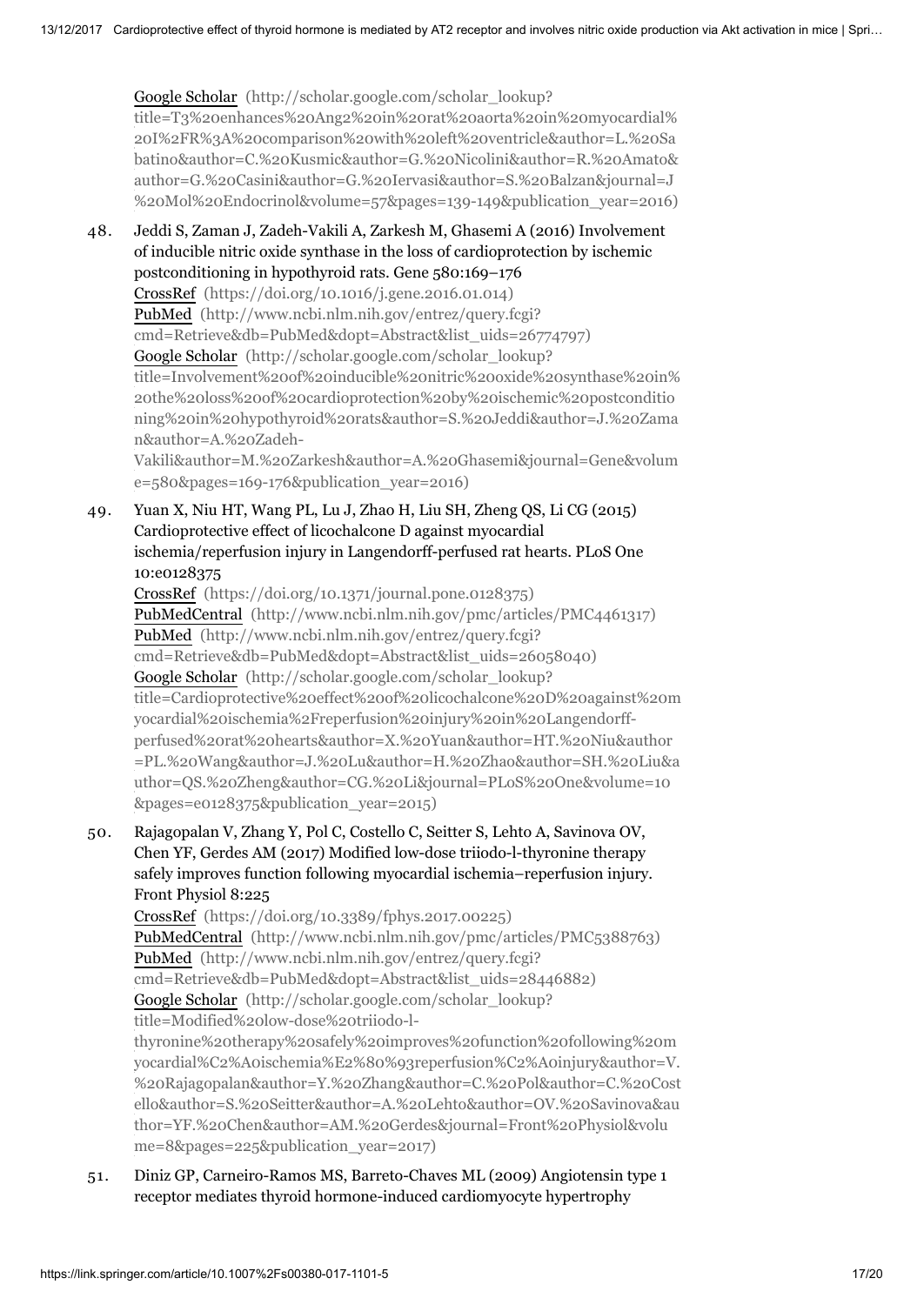#### through the Akt/GSK-3beta/mTOR signaling pathway. Basic Res Cardiol 104:653–667 CrossRef [\(https://doi.org/10.1007/s00395-009-0043-1\)](https://doi.org/10.1007/s00395-009-0043-1) PubMed (http://www.ncbi.nlm.nih.gov/entrez/query.fcgi? [cmd=Retrieve&db=PubMed&dopt=Abstract&list\\_uids=19588183\)](http://www.ncbi.nlm.nih.gov/entrez/query.fcgi?cmd=Retrieve&db=PubMed&dopt=Abstract&list_uids=19588183) Google Scholar (http://scholar.google.com/scholar\_lookup? title=Angiotensin%20type%201%20receptor%20mediates%20thyroid%20hor mone-

[induced%20cardiomyocyte%20hypertrophy%20through%20the%20Akt%2FGS](http://scholar.google.com/scholar_lookup?title=Angiotensin%20type%201%20receptor%20mediates%20thyroid%20hormone-induced%20cardiomyocyte%20hypertrophy%20through%20the%20Akt%2FGSK-3beta%2FmTOR%20signaling%20pathway&author=GP.%20Diniz&author=MS.%20Carneiro-Ramos&author=ML.%20Barreto-Chaves&journal=Basic%20Res%20Cardiol&volume=104&pages=653-667&publication_year=2009) K-

3beta%2FmTOR%20signaling%20pathway&author=GP.%20Diniz&author=MS .%20Carneiro-Ramos&author=ML.%20Barreto-Chaves&journal=Basic%20Res%20Cardiol&volume=104&pages=653-

667&publication\_year=2009)

52. Caruso-Neves C, Kwon SH, Guggino WB (2005) Albumin endocytosis in proximal tubule cells is modulated by angiotensin II through an AT2 receptormediated protein kinase B activation. Proc Natl Acad Sci USA 102:17513–17518 CrossRef [\(https://doi.org/10.1073/pnas.0507255102\)](https://doi.org/10.1073/pnas.0507255102) PubMedCentral [\(http://www.ncbi.nlm.nih.gov/pmc/articles/PMC1297674\)](http://www.ncbi.nlm.nih.gov/pmc/articles/PMC1297674) PubMed (http://www.ncbi.nlm.nih.gov/entrez/query.fcgi?

[cmd=Retrieve&db=PubMed&dopt=Abstract&list\\_uids=16293694\)](http://www.ncbi.nlm.nih.gov/entrez/query.fcgi?cmd=Retrieve&db=PubMed&dopt=Abstract&list_uids=16293694)

Google Scholar (http://scholar.google.com/scholar\_lookup?

title=Albumin%20endocytosis%20in%20proximal%20tubule%20cells%20is%2 0modulated%20by%20angiotensin%20II%20through%20an%20AT2%20recep tor-

mediated%20protein%20kinase%20B%20activation&author=C.%20Caruso-[Neves&author=SH.%20Kwon&author=WB.%20Guggino&journal=Proc%20Nat](http://scholar.google.com/scholar_lookup?title=Albumin%20endocytosis%20in%20proximal%20tubule%20cells%20is%20modulated%20by%20angiotensin%20II%20through%20an%20AT2%20receptor-mediated%20protein%20kinase%20B%20activation&author=C.%20Caruso-Neves&author=SH.%20Kwon&author=WB.%20Guggino&journal=Proc%20Natl%20Acad%20Sci%20USA&volume=102&pages=17513-17518&publication_year=2005) l%20Acad%20Sci%20USA&volume=102&pages=17513- 17518&publication\_year=2005)

53. O'Donnell VB, Chumley PH, Hogg N, Bloodsworth A, Darley-Usmar VM, Freeman BA (1997) Nitric oxide inhibition of lipid peroxidation: kinetics of reaction with lipid peroxylradicals and comparison with alpha-tocopherol. Biochemistry 36:15216–15223

CrossRef [\(https://doi.org/10.1021/bi971891z\)](https://doi.org/10.1021/bi971891z) PubMed (http://www.ncbi.nlm.nih.gov/entrez/query.fcgi? [cmd=Retrieve&db=PubMed&dopt=Abstract&list\\_uids=9398249\)](http://www.ncbi.nlm.nih.gov/entrez/query.fcgi?cmd=Retrieve&db=PubMed&dopt=Abstract&list_uids=9398249) Google Scholar (http://scholar.google.com/scholar\_lookup? title=Nitric%20oxide%20inhibition%20of%20lipid%20peroxidation%3A%20ki [netics%20of%20reaction%20with%20lipid%20peroxylradicals%20and%20com](http://scholar.google.com/scholar_lookup?title=Nitric%20oxide%20inhibition%20of%20lipid%20peroxidation%3A%20kinetics%20of%20reaction%20with%20lipid%20peroxylradicals%20and%20comparison%20with%20alpha-tocopherol&author=VB.%20O%E2%80%99Donnell&author=PH.%20Chumley&author=N.%20Hogg&author=A.%20Bloodsworth&author=VM.%20Darley-Usmar&author=BA.%20Freeman&journal=Biochemistry&volume=36&pages=15216-15223&publication_year=1997) parison%20with%20alphatocopherol&author=VB.%20O%E2%80%99Donnell&author=PH.%20Chumley &author=N.%20Hogg&author=A.%20Bloodsworth&author=VM.%20Darley-

Usmar&author=BA.%20Freeman&journal=Biochemistry&volume=36&pages=1 5216-15223&publication\_year=1997)

54. Moncada S, Erusalimsky JD (2002) Does nitric oxide modulate mitochondrial energy generation and apoptosis? Nat Rev Mol Cell Biol 3:214–220 CrossRef [\(https://doi.org/10.1038/nrm762\)](https://doi.org/10.1038/nrm762) PubMed (http://www.ncbi.nlm.nih.gov/entrez/query.fcgi? [cmd=Retrieve&db=PubMed&dopt=Abstract&list\\_uids=11994742\)](http://www.ncbi.nlm.nih.gov/entrez/query.fcgi?cmd=Retrieve&db=PubMed&dopt=Abstract&list_uids=11994742) Google Scholar (http://scholar.google.com/scholar\_lookup? [title=Does%20nitric%20oxide%20modulate%20mitochondrial%20energy%20g](http://scholar.google.com/scholar_lookup?title=Does%20nitric%20oxide%20modulate%20mitochondrial%20energy%20generation%20and%20apoptosis%3F&author=S.%20Moncada&author=JD.%20Erusalimsky&journal=Nat%20Rev%20Mol%20Cell%20Biol&volume=3&pages=214-220&publication_year=2002) eneration%20and%20apoptosis%3F&author=S.%20Moncada&author=JD.%20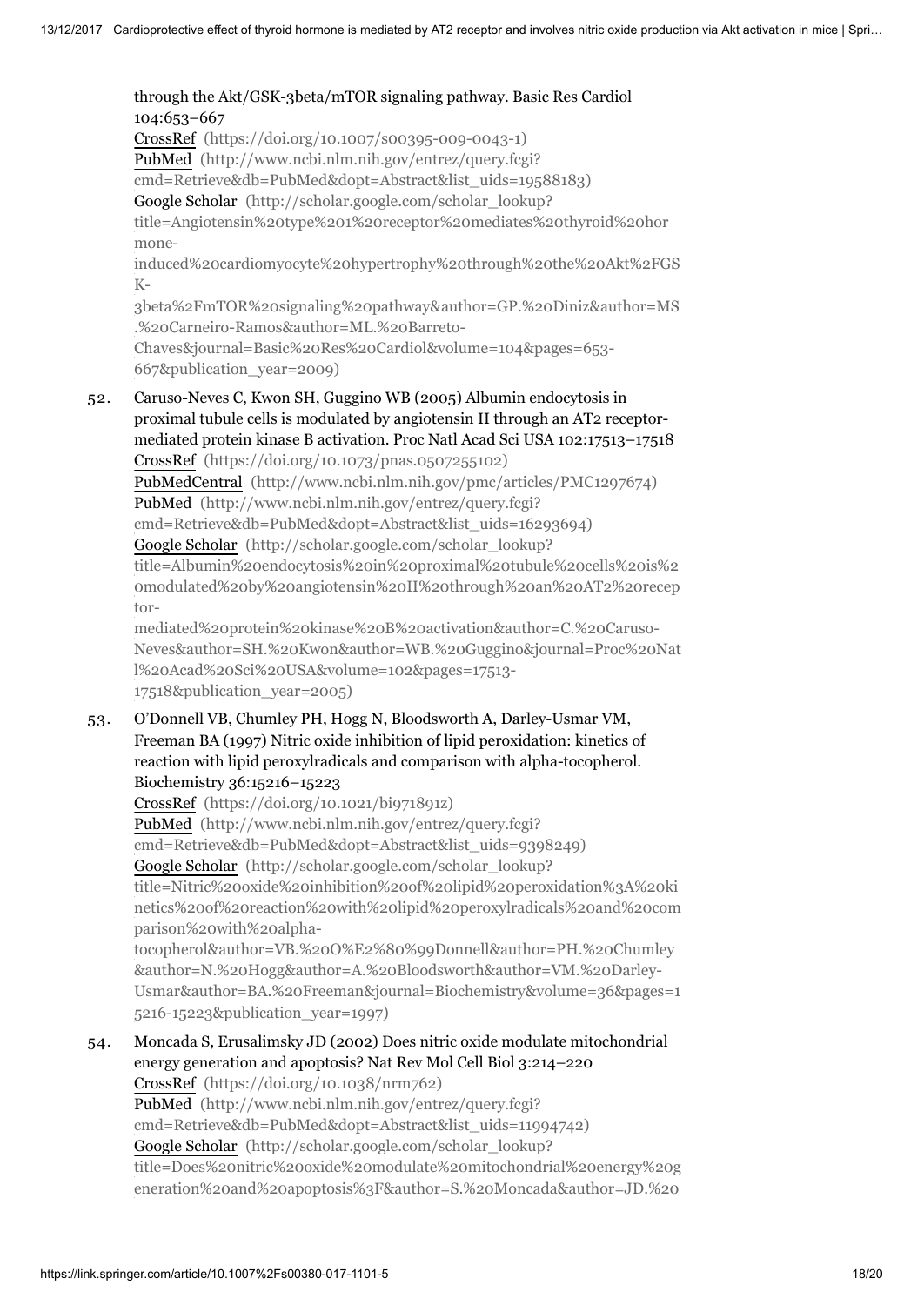[Erusalimsky&journal=Nat%20Rev%20Mol%20Cell%20Biol&volume=3&pages](http://scholar.google.com/scholar_lookup?title=Does%20nitric%20oxide%20modulate%20mitochondrial%20energy%20generation%20and%20apoptosis%3F&author=S.%20Moncada&author=JD.%20Erusalimsky&journal=Nat%20Rev%20Mol%20Cell%20Biol&volume=3&pages=214-220&publication_year=2002) =214-220&publication\_year=2002)

55. Rössig L, Fichtlscherer B, Breitschopf K, Haendeler J, Zeiher AM, Mülsch A, Dimmeler S (1999) Nitric oxide inhibits caspase-3 by S-nitrosation in vivo. J Biol Chem 274:6823–6826

CrossRef [\(https://doi.org/10.1074/jbc.274.11.6823\)](https://doi.org/10.1074/jbc.274.11.6823) PubMed (http://www.ncbi.nlm.nih.gov/entrez/query.fcgi? [cmd=Retrieve&db=PubMed&dopt=Abstract&list\\_uids=10066732\)](http://www.ncbi.nlm.nih.gov/entrez/query.fcgi?cmd=Retrieve&db=PubMed&dopt=Abstract&list_uids=10066732) Google Scholar (http://scholar.google.com/scholar\_lookup? title=Nitric%20oxide%20inhibits%20caspase-3%20by%20Snitrosation%20in%20vivo&author=L.%20R%C3%B6ssig&author=B.%20Fichtl scherer&author=K.%20Breitschopf&author=J.%20Haendeler&author=AM.%2 [0Zeiher&author=A.%20M%C3%BClsch&author=S.%20Dimmeler&journal=J%](http://scholar.google.com/scholar_lookup?title=Nitric%20oxide%20inhibits%20caspase-3%20by%20S-nitrosation%20in%20vivo&author=L.%20R%C3%B6ssig&author=B.%20Fichtlscherer&author=K.%20Breitschopf&author=J.%20Haendeler&author=AM.%20Zeiher&author=A.%20M%C3%BClsch&author=S.%20Dimmeler&journal=J%20Biol%20Chem&volume=274&pages=6823-6826&publication_year=1999) 20Biol%20Chem&volume=274&pages=6823-6826&publication\_year=1999)

- 56. Trochu JN, Bouhour JB, Kaley G, Hintze TH (2000) Role of endotheliumderived nitric oxide in the regulation of cardiac oxygen metabolism: implications in health and disease. Circ Res 87:1108–1117 CrossRef [\(https://doi.org/10.1161/01.RES.87.12.1108\)](https://doi.org/10.1161/01.RES.87.12.1108) PubMed (http://www.ncbi.nlm.nih.gov/entrez/query.fcgi? [cmd=Retrieve&db=PubMed&dopt=Abstract&list\\_uids=11110767\)](http://www.ncbi.nlm.nih.gov/entrez/query.fcgi?cmd=Retrieve&db=PubMed&dopt=Abstract&list_uids=11110767) Google Scholar (http://scholar.google.com/scholar\_lookup? title=Role%20of%20endotheliumderived%20nitric%20oxide%20in%20the%20regulation%20of%20cardiac%20 oxygen%20metabolism%3A%20implications%20in%20health%20and%20dise [ase&author=JN.%20Trochu&author=JB.%20Bouhour&author=G.%20Kaley&a](http://scholar.google.com/scholar_lookup?title=Role%20of%20endothelium-derived%20nitric%20oxide%20in%20the%20regulation%20of%20cardiac%20oxygen%20metabolism%3A%20implications%20in%20health%20and%20disease&author=JN.%20Trochu&author=JB.%20Bouhour&author=G.%20Kaley&author=TH.%20Hintze&journal=Circ%20Res&volume=87&pages=1108-1117&publication_year=2000) uthor=TH.%20Hintze&journal=Circ%20Res&volume=87&pages=1108- 1117&publication\_year=2000)
- 57. West MB, Rokosh G, Obal D, Velayutham M, Xuan YT, Hill BG, Keith RJ, Schrader J, Guo Y, Conklin DJ, Prabhu SD, Zweier JL, Bolli R, Bhatnagar A (2008) Cardiac myocyte-specific expression of inducible nitric oxide synthase protects against ischemia/reperfusion injury by preventing mitochondrial permeability transition. Circulation 118:1970–1978 CrossRef [\(https://doi.org/10.1161/CIRCULATIONAHA.108.791533\)](https://doi.org/10.1161/CIRCULATIONAHA.108.791533) PubMedCentral [\(http://www.ncbi.nlm.nih.gov/pmc/articles/PMC2763350\)](http://www.ncbi.nlm.nih.gov/pmc/articles/PMC2763350) PubMed (http://www.ncbi.nlm.nih.gov/entrez/query.fcgi? [cmd=Retrieve&db=PubMed&dopt=Abstract&list\\_uids=18936326\)](http://www.ncbi.nlm.nih.gov/entrez/query.fcgi?cmd=Retrieve&db=PubMed&dopt=Abstract&list_uids=18936326) Google Scholar (http://scholar.google.com/scholar\_lookup? title=Cardiac%20myocytespecific%20expression%20of%20inducible%20nitric%20oxide%20synthase%2

[0protects%20against%20ischemia%2Freperfusion%20injury%20by%20preven](http://scholar.google.com/scholar_lookup?title=Cardiac%20myocyte-specific%20expression%20of%20inducible%20nitric%20oxide%20synthase%20protects%20against%20ischemia%2Freperfusion%20injury%20by%20preventing%20mitochondrial%20permeability%20transition&author=MB.%20West&author=G.%20Rokosh&author=D.%20Obal&author=M.%20Velayutham&author=YT.%20Xuan&author=BG.%20Hill&author=RJ.%20Keith&author=J.%20Schrader&author=Y.%20Guo&author=DJ.%20Conklin&author=SD.%20Prabhu&author=JL.%20Zweier&author=R.%20Bolli&author=A.%20Bhatnagar&journal=Circulation&volume=118&pages=1970-1978&publication_year=2008) ting%20mitochondrial%20permeability%20transition&author=MB.%20West& author=G.%20Rokosh&author=D.%20Obal&author=M.%20Velayutham&auth or=YT.%20Xuan&author=BG.%20Hill&author=RJ.%20Keith&author=J.%20S chrader&author=Y.%20Guo&author=DJ.%20Conklin&author=SD.%20Prabhu &author=JL.%20Zweier&author=R.%20Bolli&author=A.%20Bhatnagar&journ al=Circulation&volume=118&pages=1970-1978&publication\_year=2008)

# Copyright information

© Springer Japan KK, part of Springer Nature 2017